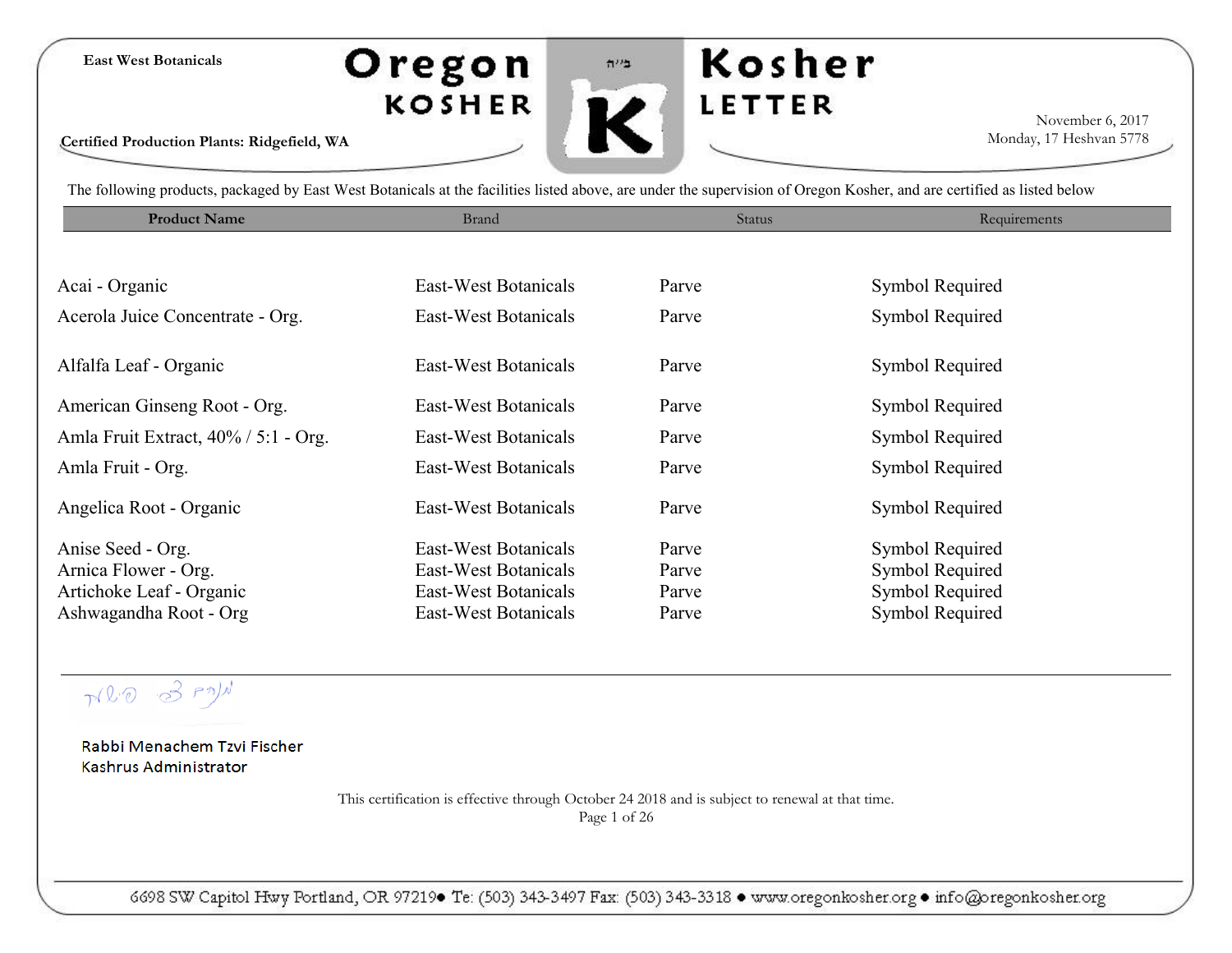Oregon **KOSHER** 



**Kosher** LETTER

November 6, 2017 Monday, 17 Heshvan 5778

**Certified Production Plants: Ridgefield, WA**

| Astragalus Root - Organic                                                   | East-West Botanicals                                                 | Parve                   | Symbol Required                                       |
|-----------------------------------------------------------------------------|----------------------------------------------------------------------|-------------------------|-------------------------------------------------------|
| Bacopa (Brahmi) - Organic                                                   | East-West Botanicals                                                 | Parve                   | Symbol Required                                       |
| Barley Grass - Organic                                                      | East-West Botanicals                                                 | Parve                   | Symbol Required                                       |
| Beet Root - Organic<br>Bilberry Fruit, - Organic<br>Bilberry Leaf - Organic | East-West Botanicals<br>East-West Botanicals<br>East-West Botanicals | Parve<br>Parve<br>Parve | Symbol Required<br>Symbol Required<br>Symbol Required |
| Black Cohosh Root - Organic                                                 | East-West Botanicals                                                 | Parve                   | Symbol Required                                       |
| Black Pepper - Organic                                                      | East-West Botanicals                                                 | Parve                   | Symbol Required                                       |
| Black Walnut Hulls - Organic                                                | East-West Botanicals                                                 | Parve                   | Symbol Required                                       |
| Bladderwrack - Organic                                                      | East-West Botanicals                                                 | Parve                   | Symbol Required                                       |
| <b>Blessed Thistle - Organic</b>                                            | East-West Botanicals                                                 | Parve                   | Symbol Required                                       |
| Blue Flag Root - Organic                                                    | East-West Botanicals                                                 | Parve                   | Symbol Required                                       |
| Blue Vervain - Organic                                                      | East-West Botanicals                                                 | Parve                   | Symbol Required                                       |
| Brown Rice Flour - Organic                                                  | East-West Botanicals                                                 | Parve                   | Symbol Required                                       |
| Buchu Leaf - Organic                                                        | East-West Botanicals                                                 | Parve                   | Symbol Required                                       |
| Buckthorn Bark - Organic                                                    | East-West Botanicals                                                 | Parve                   | Symbol Required                                       |
| Bugleweed Leaf -Organic                                                     | East-West Botanicals                                                 | Parve                   | Symbol Required                                       |

MRO 3 PM

Rabbi Menachem Tzvi Fischer Kashrus Administrator

> This certification is effective through October 24 2018 and is subject to renewal at that time. Page 2 of 26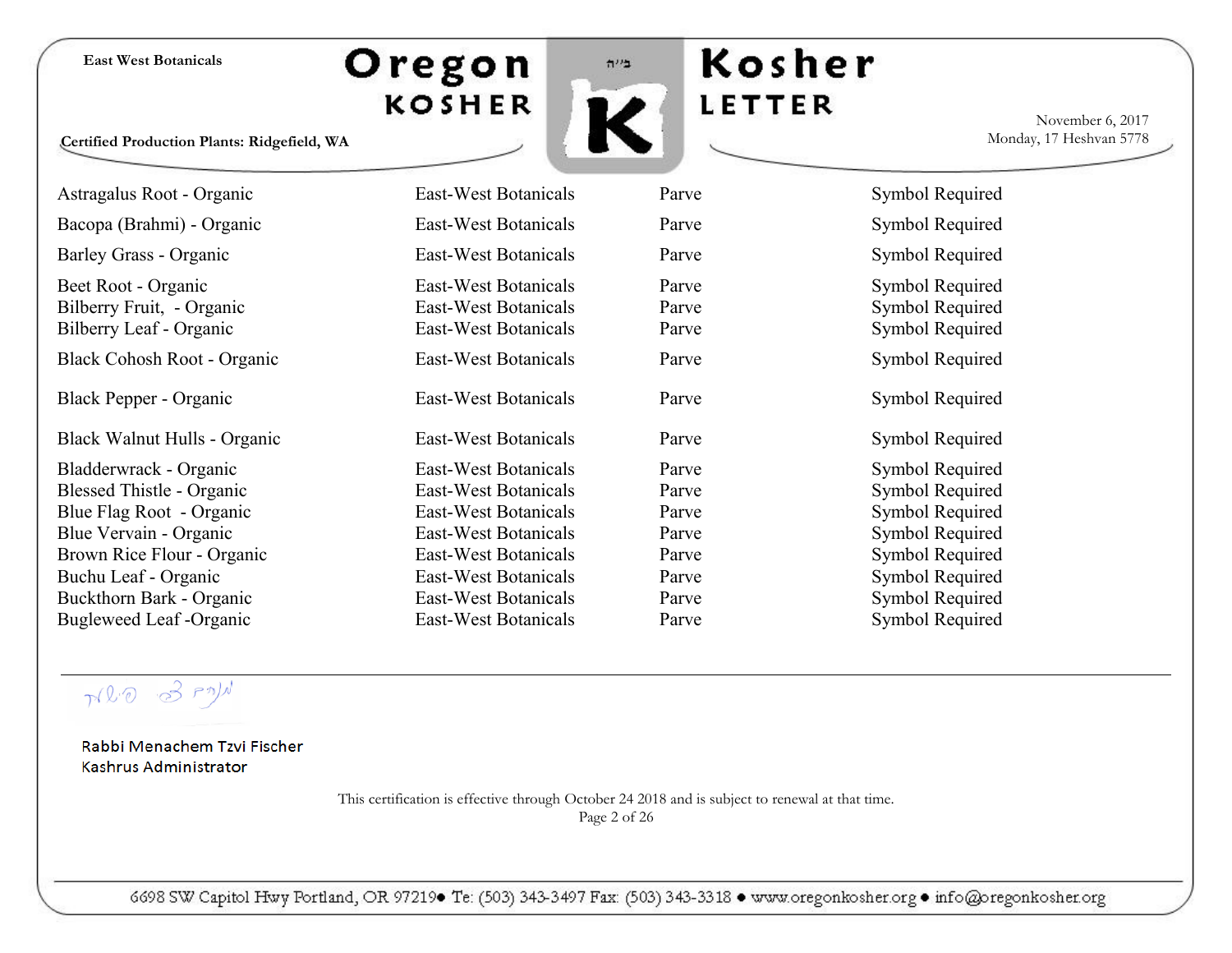### Oregon **KOSHER**



**Kosher** LETTER

November 6, 2017 Monday, 17 Heshvan 5778

**Certified Production Plants: Ridgefield, WA**

| Burdock Root - Organic                                                                                                | East-West Botanicals                                                                         | Parve                            | Symbol Required                                                          |
|-----------------------------------------------------------------------------------------------------------------------|----------------------------------------------------------------------------------------------|----------------------------------|--------------------------------------------------------------------------|
| Cabbage Leaf - Organic                                                                                                | East-West Botanicals                                                                         | Parve                            | Symbol Required                                                          |
| California Poppy Aerials - Organic                                                                                    | <b>East-West Botanicals</b>                                                                  | Parve                            | Symbol Required                                                          |
| Caraway Seed - Organic                                                                                                | East-West Botanicals                                                                         | Parve                            | Symbol Required                                                          |
| Cardamom - Organic                                                                                                    | East-West Botanicals                                                                         | Parve                            | Symbol Required                                                          |
| Carrot - Organic<br>Cascara Sagrada Bark - Organic                                                                    | East-West Botanicals<br>East-West Botanicals                                                 | Parve<br>Parve                   | Symbol Required<br>Symbol Required                                       |
| Catnip (Catmint) - Organic                                                                                            | East-West Botanicals                                                                         | Parve                            | Symbol Required                                                          |
| Celandine Aerials - Organic<br>Celery Seed - Organic<br>Centella (Gotu Kola) Aerials - Organic<br>Chamomile - Organic | East-West Botanicals<br>East-West Botanicals<br>East-West Botanicals<br>East-West Botanicals | Parve<br>Parve<br>Parve<br>Parve | Symbol Required<br>Symbol Required<br>Symbol Required<br>Symbol Required |
| Chaste Tree Berry - Organic                                                                                           | East-West Botanicals                                                                         | Parve                            | Symbol Required                                                          |
| Chia Seeds - Organic<br>Chickweed - Organic                                                                           | East-West Botanicals<br>East-West Botanicals                                                 | Parve<br>Parve<br>Parve          | Symbol Required<br>Symbol Required                                       |
| Chicory Root - Organic<br>Chicory Root, Roasted - Organic<br>Chlorella - Organic                                      | East-West Botanicals<br>East-West Botanicals<br>East-West Botanicals                         | Parve<br>Parve                   | Symbol Required<br>Symbol Required<br>Symbol Required                    |
|                                                                                                                       |                                                                                              |                                  |                                                                          |

MRO 3 PM

Rabbi Menachem Tzvi Fischer Kashrus Administrator

> This certification is effective through October 24 2018 and is subject to renewal at that time. Page 3 of 26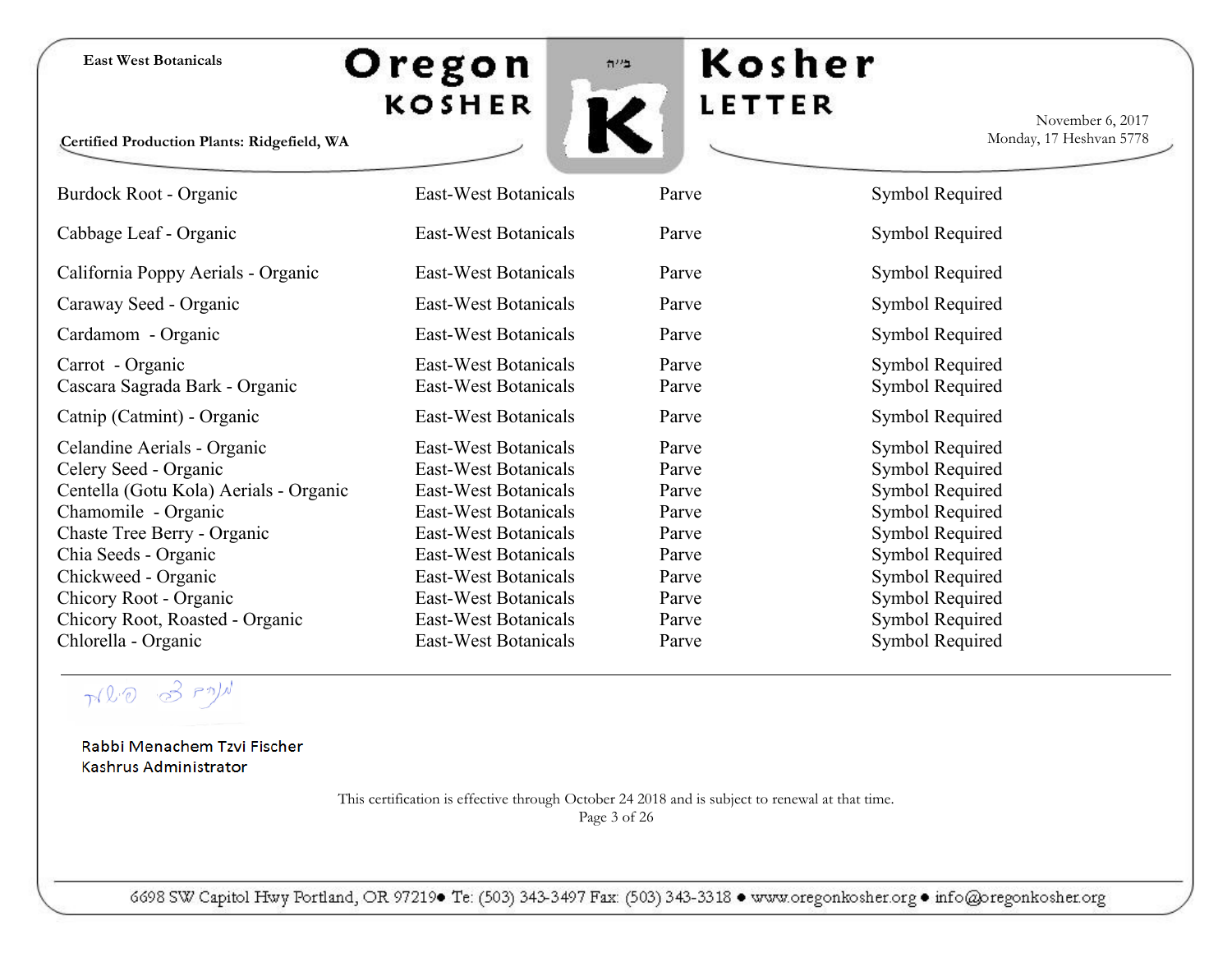**Certified Production Plants: Ridgefield, WA**

### Oregon **KOSHER**



### **Kosher** LETTER

November 6, 2017 Monday, 17 Heshvan 5778

| Cilantro - Organic                                                 | East-West Botanicals                         | Parve          | Symbol Required                    |
|--------------------------------------------------------------------|----------------------------------------------|----------------|------------------------------------|
| Cinnamon Bark (Ceylon, sweet, true) - Organic East-West Botanicals |                                              | Parve          | Symbol Required                    |
| Cinnamon Bark (C. cassia) - Organic                                | East-West Botanicals                         | Parve          | Symbol Required                    |
| Cinnamon Bark (C. burmanii) - Organic                              | East-West Botanicals                         | Parve          | Symbol Required                    |
| Cleaver's Herb - Organic                                           | East-West Botanicals                         | Parve          | Symbol Required                    |
| Cloves Flower Buds - Organic                                       | East-West Botanicals                         | Parve          | Symbol Required                    |
| Cocoa - Organic (Alkalized)<br>Cocoa - Organic (non-alkalized)     | East-West Botanicals<br>East-West Botanicals | Parve<br>Parve | Symbol Required<br>Symbol Required |
| Coltsfoot - Organic                                                | East-West Botanicals                         | Parve          | Symbol Required                    |
| Coriander Seed - Organic                                           | East-West Botanicals                         | Parve          | Symbol Required                    |
| Cornsilk - Organic                                                 | East-West Botanicals                         | Parve          | Symbol Required                    |
| Couch Grass (aka Dog Grass) Root - Org.                            | East-West Botanicals                         | Parve          | Symbol Required                    |
| Cramp Bark - Org                                                   | East-West Botanicals                         | Parve          | Symbol Required                    |
| Cumin Seed - Organic                                               | East-West Botanicals                         | Parve          | Symbol Required                    |
| Damiana Leaf - Organic                                             | East-West Botanicals                         | Parve          | Symbol Required                    |

MRO 3 PM

Rabbi Menachem Tzvi Fischer Kashrus Administrator

> This certification is effective through October 24 2018 and is subject to renewal at that time. Page 4 of 26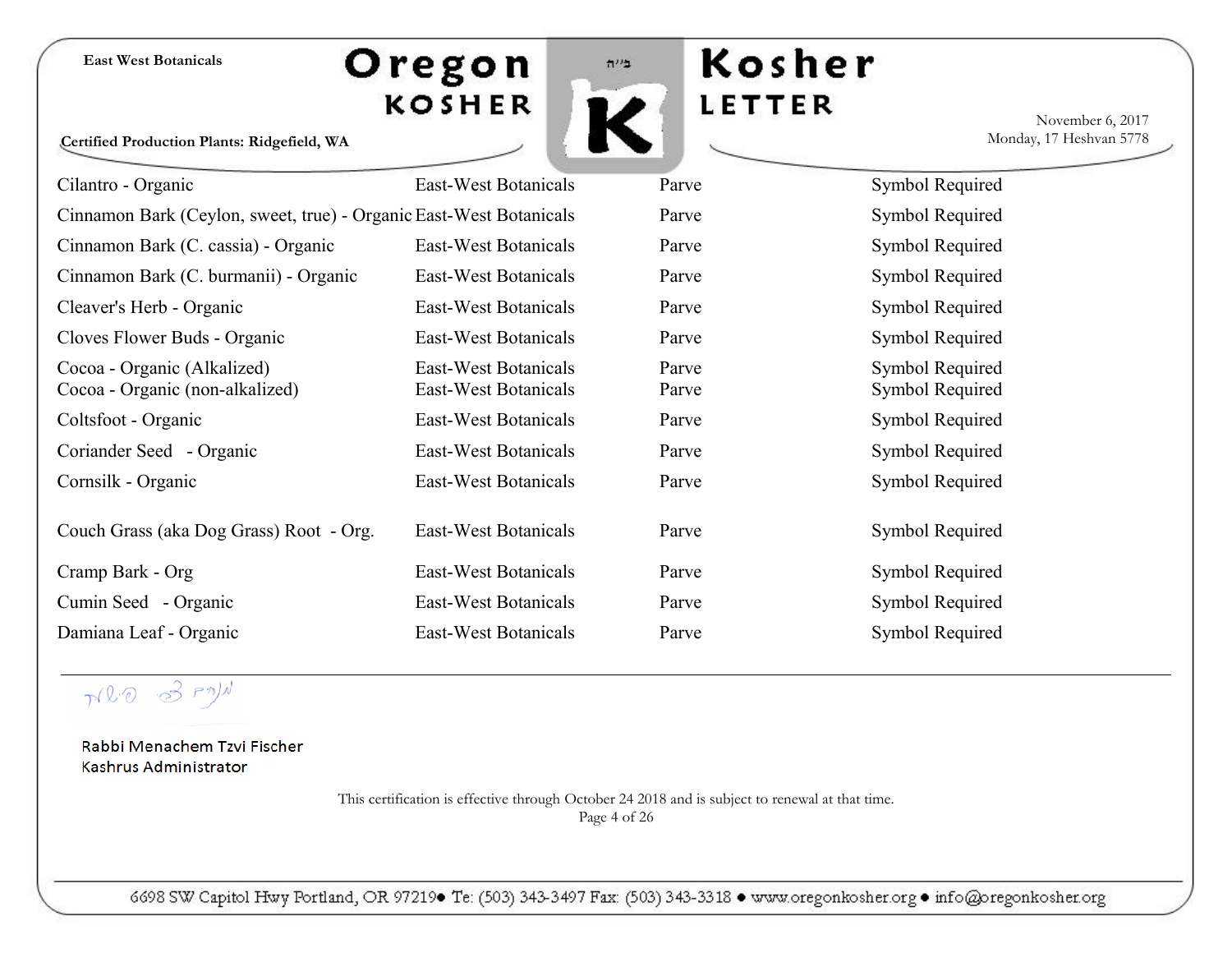| <b>East West Botanicals</b> |  |  |  |  |
|-----------------------------|--|--|--|--|
|-----------------------------|--|--|--|--|

**Certified Production Plants: Ridgefield, WA**





November 6, 2017 Monday, 17 Heshvan 5778

| Dandelion Leaf - Organic                                                                                      | East-West Botanicals                                                                         | Parve                            | Symbol Required                                                                 |
|---------------------------------------------------------------------------------------------------------------|----------------------------------------------------------------------------------------------|----------------------------------|---------------------------------------------------------------------------------|
| Dandelion Root (ROASTED)                                                                                      | East-West Botanicals                                                                         | Parve                            | Symbol Required                                                                 |
| Dandelion Root - Organic<br>Dong Quai Root - Organic<br>Dulse Leaf - Organic<br>Echinacea Ang. Leaf - Organic | East-West Botanicals<br>East-West Botanicals<br>East-West Botanicals<br>East-West Botanicals | Parve<br>Parve<br>Parve<br>Parve | Symbol Required<br>Symbol Required<br><b>Symbol Required</b><br>Symbol Required |
| Echinacea Ang. Root - Organic                                                                                 | East-West Botanicals                                                                         | Parve                            | Symbol Required                                                                 |
| Echinacea Purpurea Leaf - Org.                                                                                | East-West Botanicals                                                                         | Parve                            | Symbol Required                                                                 |
| Echinacea Purpurea Root - Org.                                                                                | East-West Botanicals                                                                         | Parve                            | Symbol Required                                                                 |
| Elder Flower - Organic                                                                                        | East-West Botanicals                                                                         | Parve                            | Symbol Required                                                                 |
| Elderberry Fruit - Organic<br>Elecampane Root - Organic                                                       | East-West Botanicals<br>East-West Botanicals                                                 | Parve<br>Parve                   | Symbol Required<br>Symbol Required                                              |
| Eleuthero Root - Org.                                                                                         | East-West Botanicals                                                                         | Parve                            | Symbol Required                                                                 |
| Epimedium Leaf - Org. (aka Horny Goat<br>Weed)                                                                | East-West Botanicals                                                                         | Parve                            | Symbol Required                                                                 |

Nho 3 PM

Rabbi Menachem Tzvi Fischer Kashrus Administrator

> This certification is effective through October 24 2018 and is subject to renewal at that time. Page 5 of 26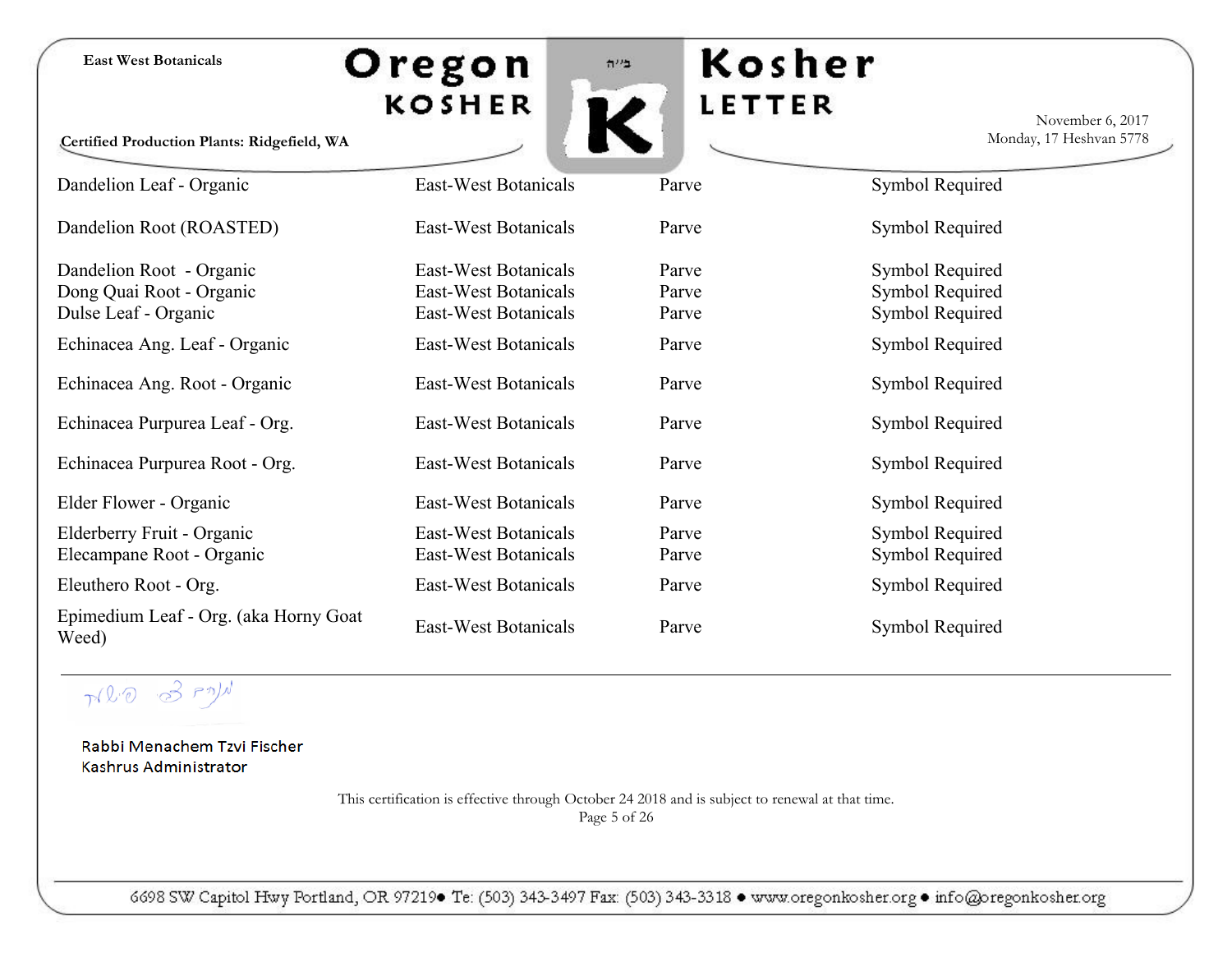Oregon **KOSHER** 



**Kosher** LETTER

November 6, 2017 Monday, 17 Heshvan 5778

**Certified Production Plants: Ridgefield, WA**

| Eucalyptus - Org.                        | East-West Botanicals | Parve | Symbol Required |
|------------------------------------------|----------------------|-------|-----------------|
| Fennel Seed - Organic                    | East-West Botanicals | Parve | Symbol Required |
| Fenugreek Seed - Organic                 | East-West Botanicals | Parve | Symbol Required |
| Feverfew Leaf - Organic                  | East-West Botanicals | Parve | Symbol Required |
| Flax Seed - Organic                      | East-West Botanicals | Parve | Symbol Required |
| Fo-Ti Root - Organic                     | East-West Botanicals | Parve | Symbol Required |
| Garlic Bulb - Organic                    | East-West Botanicals | Parve | Symbol Required |
| Gentian Root - Organic                   | East-West Botanicals | Parve | Symbol Required |
| Ginger Root - Organic                    | East-West Botanicals | Parve | Symbol Required |
| Ginkgo Leaf - Organic                    | East-West Botanicals | Parve | Symbol Required |
| Ginseng, Panax (Chinese White) - Organic | East-West Botanicals | Parve | Symbol Required |
| Goat's Rue - Organic                     | East-West Botanicals | Parve | Symbol Required |
| Goji Fruit Juice Powder - Organic        | East-West Botanicals | Parve | Symbol Required |
| Golden Root - Organic                    | East-West Botanicals | Parve | Symbol Required |
| Goldenrod Aerials - Organic              | East-West Botanicals | Parve | Symbol Required |
| Green Tea Leaf Powder - Organic          | East-West Botanicals | Parve | Symbol Required |

Nho 3 PM

Rabbi Menachem Tzvi Fischer Kashrus Administrator

> This certification is effective through October 24 2018 and is subject to renewal at that time. Page 6 of 26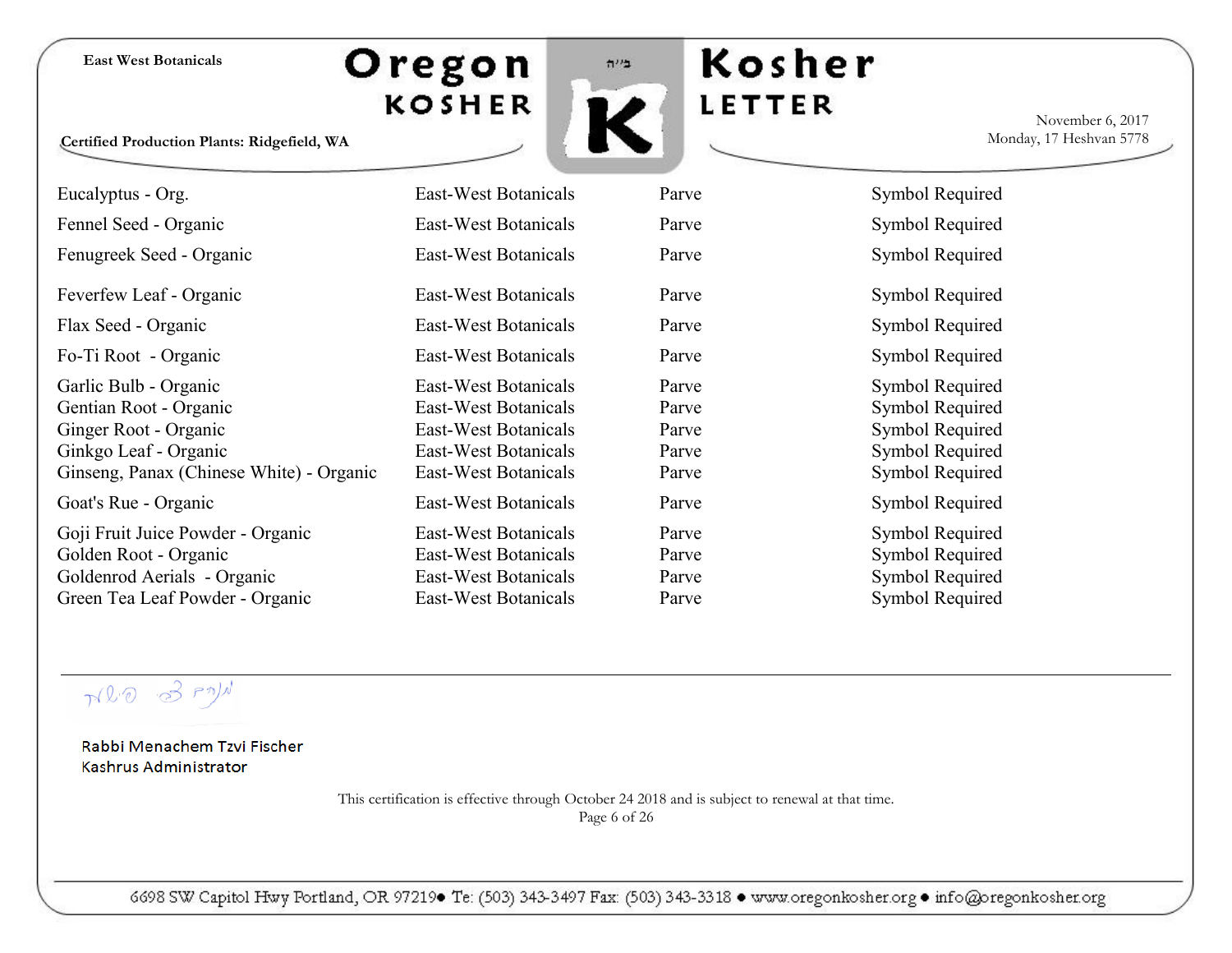**Certified Production Plants: Ridgefield, WA**

# Oregon **KOSHER**



**Kosher** LETTER

November 6, 2017 Monday, 17 Heshvan 5778

| Green Tea Extract, 35% / Decaf - Org.    | East-West Botanicals | Parve | Symbol Required |
|------------------------------------------|----------------------|-------|-----------------|
| Green Tea Extract, 35% - Organic         | East-West Botanicals | Parve | Symbol Required |
| Green Tea Extract, 50% - Organic         | East-West Botanicals | Parve | Symbol Required |
| Green Tea Extract, 80% - Organic         | East-West Botanicals | Parve | Symbol Required |
| Gymnema Leaf - Organic                   | East-West Botanicals | Parve | Symbol Required |
| Hawthorn Berry - Organic                 | East-West Botanicals | Parve | Symbol Required |
| Hawthorn Leaf - Organic                  | East-West Botanicals | Parve | Symbol Required |
| Hops Flower - Organic                    | East-West Botanicals | Parve | Symbol Required |
| Horse Chestnut (Buckeye) - Organic       | East-West Botanicals | Parve | Symbol Required |
| Horseradish Root - Organic               | East-West Botanicals | Parve | Symbol Required |
| Horsetail (Shavegrass) Aerials - Organic | East-West Botanicals | Parve | Symbol Required |
| Hydrangea Root - Organic                 | East-West Botanicals | Parve | Symbol Required |

MRO 3 PM

Rabbi Menachem Tzvi Fischer Kashrus Administrator

> This certification is effective through October 24 2018 and is subject to renewal at that time. Page 7 of 26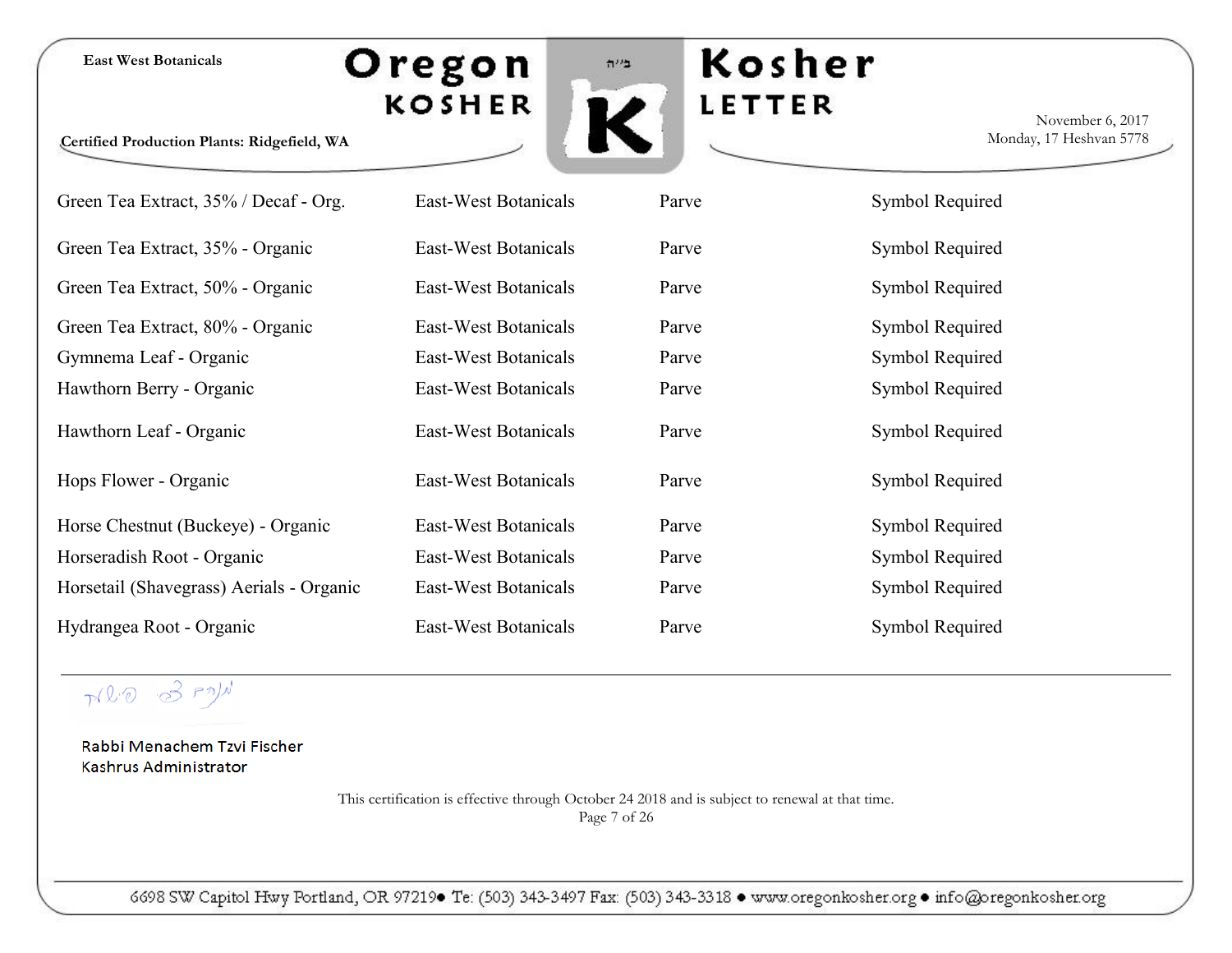**Certified Production Plants: Ridgefield, WA**





**Kosher** LETTER

November 6, 2017 Monday, 17 Heshvan 5778

| Irish Moss - Organic                       | East-West Botanicals        | Parve | Symbol Required |
|--------------------------------------------|-----------------------------|-------|-----------------|
| Jerusalem Artichoke Root - Organic         | <b>East-West Botanicals</b> | Parve | Symbol Required |
| Juniper Berries - Organic                  | <b>East-West Botanicals</b> | Parve | Symbol Required |
| Kale Leaf - Organic                        | East-West Botanicals        | Parve | Symbol Required |
| Kelp - Organic                             | East-West Botanicals        | Parve | Symbol Required |
| Lady's Mantle Leaf - Organic               | East-West Botanicals        | Parve | Symbol Required |
| Lavender Leaf & Flower - Organic           | East-West Botanicals        | Parve | Symbol Required |
| Lemon Balm Leaf - Organic                  | East-West Botanicals        | Parve | Symbol Required |
| Lemon Verbena Aerials - Org.               | East-West Botanicals        | Parve | Symbol Required |
| Licorice Root - Org.                       | East-West Botanicals        | Parve | Symbol Required |
| Linden (Lime Tree) Leaf & Flower - Organic | East-West Botanicals        | Parve | Symbol Required |
| Lucuma Fruit - Organic                     | <b>East-West Botanicals</b> | Parve | Symbol Required |
| Maca Root - Organic                        | East-West Botanicals        | Parve | Symbol Required |
| Maitake Mushroom - Organic                 | East-West Botanicals        | Parve | Symbol Required |
| Maltodextrin, Rice, DE 10 - Organic        | East-West Botanicals        | Parve | Symbol Required |
| Marshmallow Root - Organic                 | East-West Botanicals        | Parve | Symbol Required |
| Meadowsweet - Organic                      | East-West Botanicals        | Parve | Symbol Required |

Nho 3 PM

Rabbi Menachem Tzvi Fischer Kashrus Administrator

> This certification is effective through October 24 2018 and is subject to renewal at that time. Page 8 of 26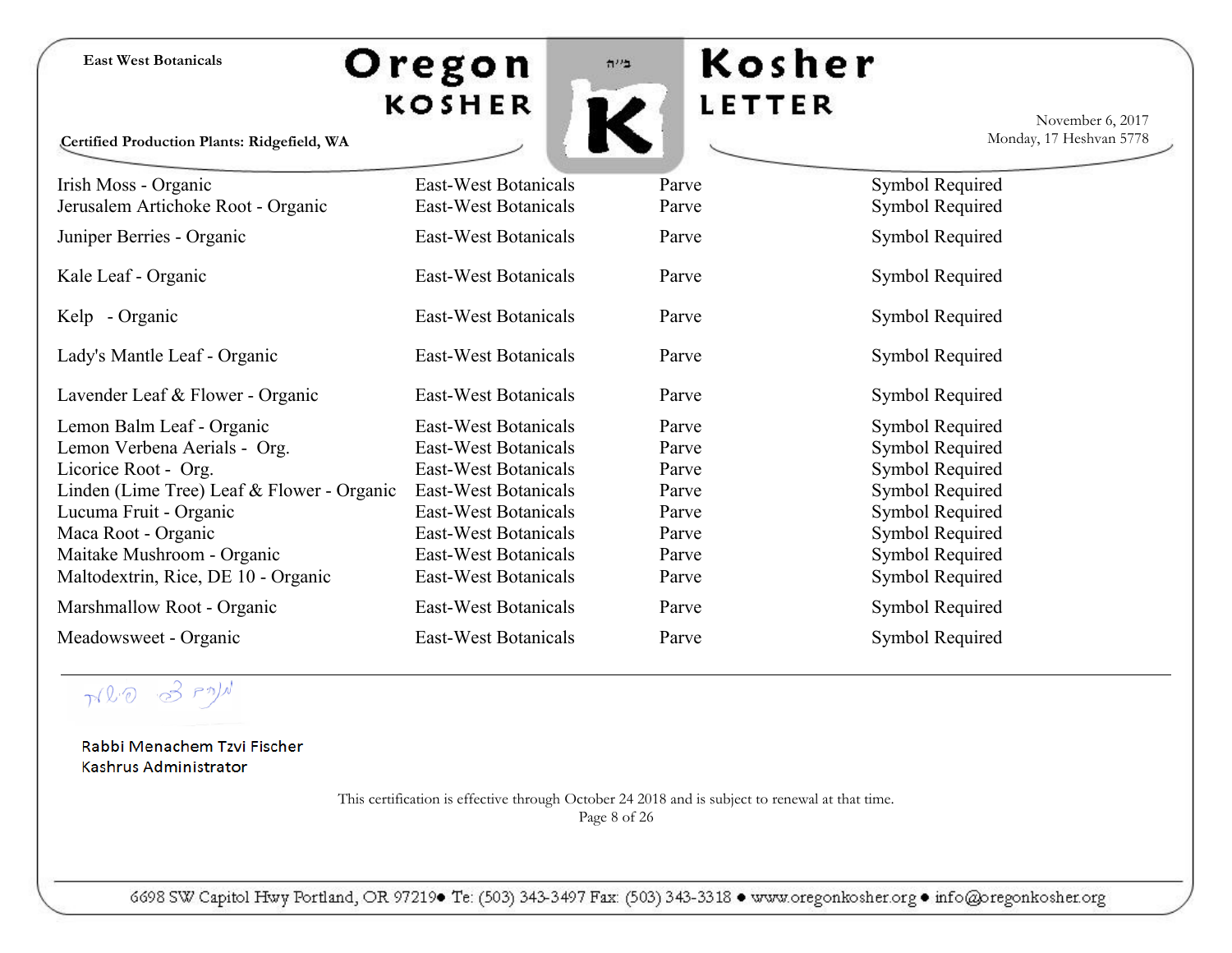**Certified Production Plants: Ridgefield, WA**

Oregon **KOSHER** 



Kosher LETTER

November 6, 2017 Monday, 17 Heshvan 5778

Mexican Oregano - Organic East-West Botanicals Parve Symbol Required Milk Thistle Seed - Organic East-West Botanicals Parve Symbol Required Milk Thistle Seed Ex, 80% - Organic East-West Botanicals Parve Parve Symbol Required Millet Flour - Organic **East-West Botanicals** Parve Parve Symbol Required Motherwort Aerials - Organic **East-West Botanicals** Parve Parve Symbol Required Mullein Leaf - Organic East-West Botanicals Parve Symbol Required Nettle Leaf - Organic **East-West Botanicals** Parve Symbol Required Nettle Root - Organic **East-West Botanicals** Parve Parve Symbol Required Noni Fruit Ex, 10:1 - Organic East-West Botanicals Parve Parve Symbol Required Noni Fruit - Organic **East-West Botanicals** Parve Parve Symbol Required Oatstraw (Oat Grass) - Organic East-West Botanicals Parve Symbol Required Olive Leaf - Organic **East-West Botanicals** Parve Parve Symbol Required Oregano Leaf - Organic **East-West Botanicals** Parve Symbol Required Papaya Leaf - Organic **East-West Botanicals** Parve Symbol Required Parsley Leaf - Organic **East-West Botanicals** Parve Symbol Required Passion Flower - Organic East-West Botanicals Parve Symbol Required Peppermint Leaf - Organic East-West Botanicals Parve Symbol Required

Rabbi Menachem Tzvi Fischer Kashrus Administrator

> This certification is effective through October 24 2018 and is subject to renewal at that time. Page 9 of 26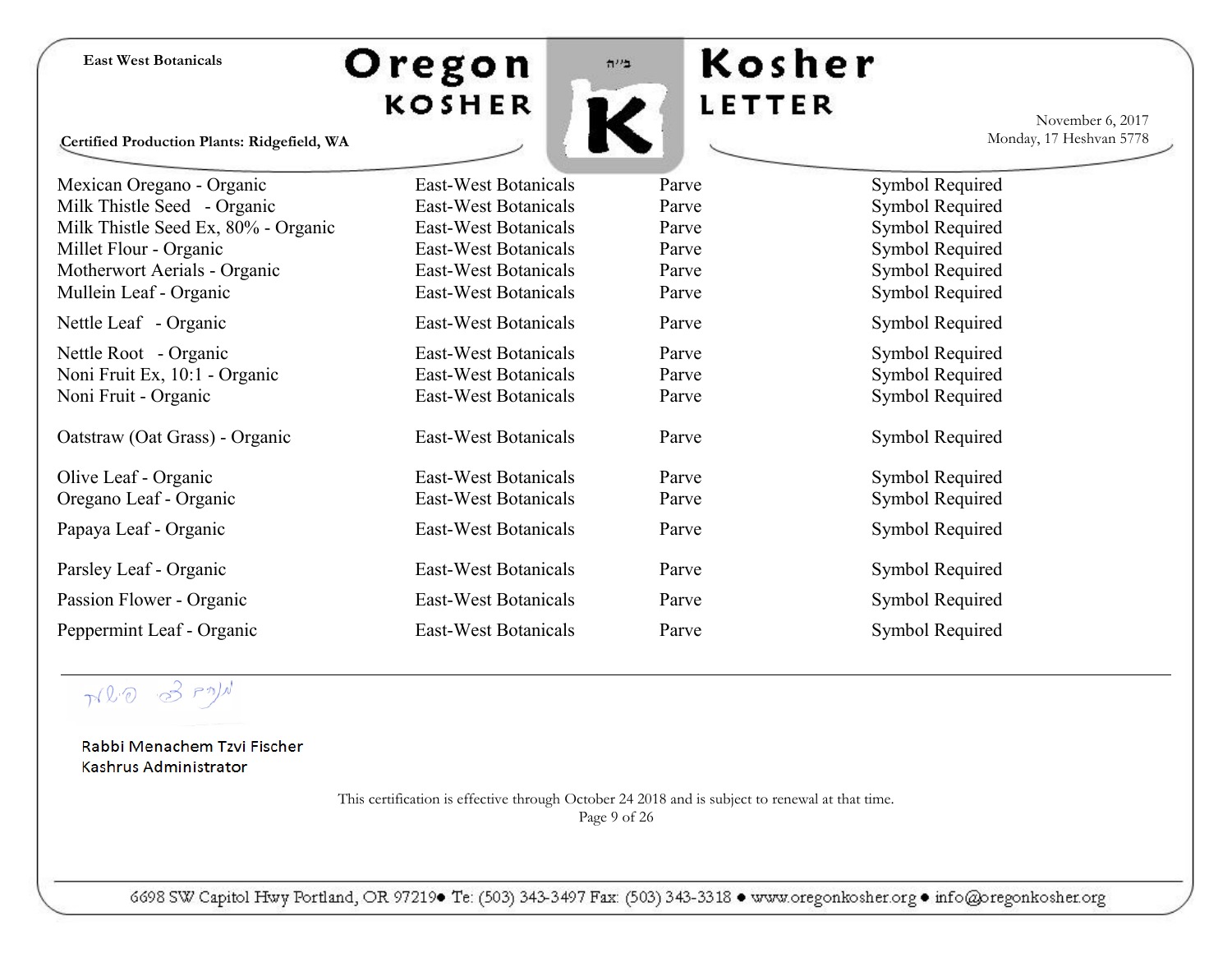Oregon **KOSHER** 

Kosher  $7''2$ K LETTER

**Certified Production Plants: Ridgefield, WA**

| Plantain Leaf - Organic                                          | East-West Botanicals | Parve | Symbol Required |
|------------------------------------------------------------------|----------------------|-------|-----------------|
| Pomegranate Juice - Organic                                      | East-West Botanicals | Parve | Symbol Required |
| Psyllium Husk - Organic                                          | East-West Botanicals | Parve | Symbol Required |
| Pumpkin Seeds, - Organic                                         | East-West Botanicals | Parve | Symbol Required |
| Red Clover Leaf & Blossom - Organic                              | East-West Botanicals | Parve | Symbol Required |
| Red Raspberry Leaf (MICRO PELLETS) -<br>Organic                  | East-West Botanicals | Parve | Symbol Required |
| Red Sage Root (Chinese Salvia; Dan-Shen) -<br>Organic            | East-West Botanicals | Parve | Symbol Required |
| Rhubarb Root - Org.                                              | East-West Botanicals | Parve | Symbol Required |
| Rose Hips - Organic                                              | East-West Botanicals | Parve | Symbol Required |
| Rosemary Leaf - Organic                                          | East-West Botanicals | Parve | Symbol Required |
| Sage Leaf - Organic                                              | East-West Botanicals | Parve | Symbol Required |
| Sarsaparilla, Indian - Organic                                   | East-West Botanicals | Parve | Symbol Required |
| Schisandra Fruit - Organic                                       | East-West Botanicals | Parve | Symbol Required |
| Self-Heal (aka Heal-All, Woundwort) Organic East-West Botanicals |                      | Parve | Symbol Required |
| Senna Leaf - Organic                                             | East-West Botanicals | Parve | Symbol Required |
| Shepherd's Purse Herb - Organic                                  | East-West Botanicals | Parve | Symbol Required |

| Symbol Requi |  |
|--------------|--|
| Symbol Requi |  |
| Symbol Requi |  |
| Symbol Requi |  |
| Symbol Requi |  |
| Symbol Requi |  |
| Symbol Requi |  |
| Symbol Requi |  |
| Symbol Requi |  |
| Symbol Requi |  |
| Symbol Requi |  |
| Symbol Requi |  |
| Symbol Requi |  |
| Symbol Requi |  |
| Symbol Requi |  |
| Symbol Requi |  |
|              |  |

November 6, 2017 Monday, 17 Heshvan 5778

NLO 3 PM

Rabbi Menachem Tzvi Fischer Kashrus Administrator

> This certification is effective through October 24 2018 and is subject to renewal at that time. Page 10 of 26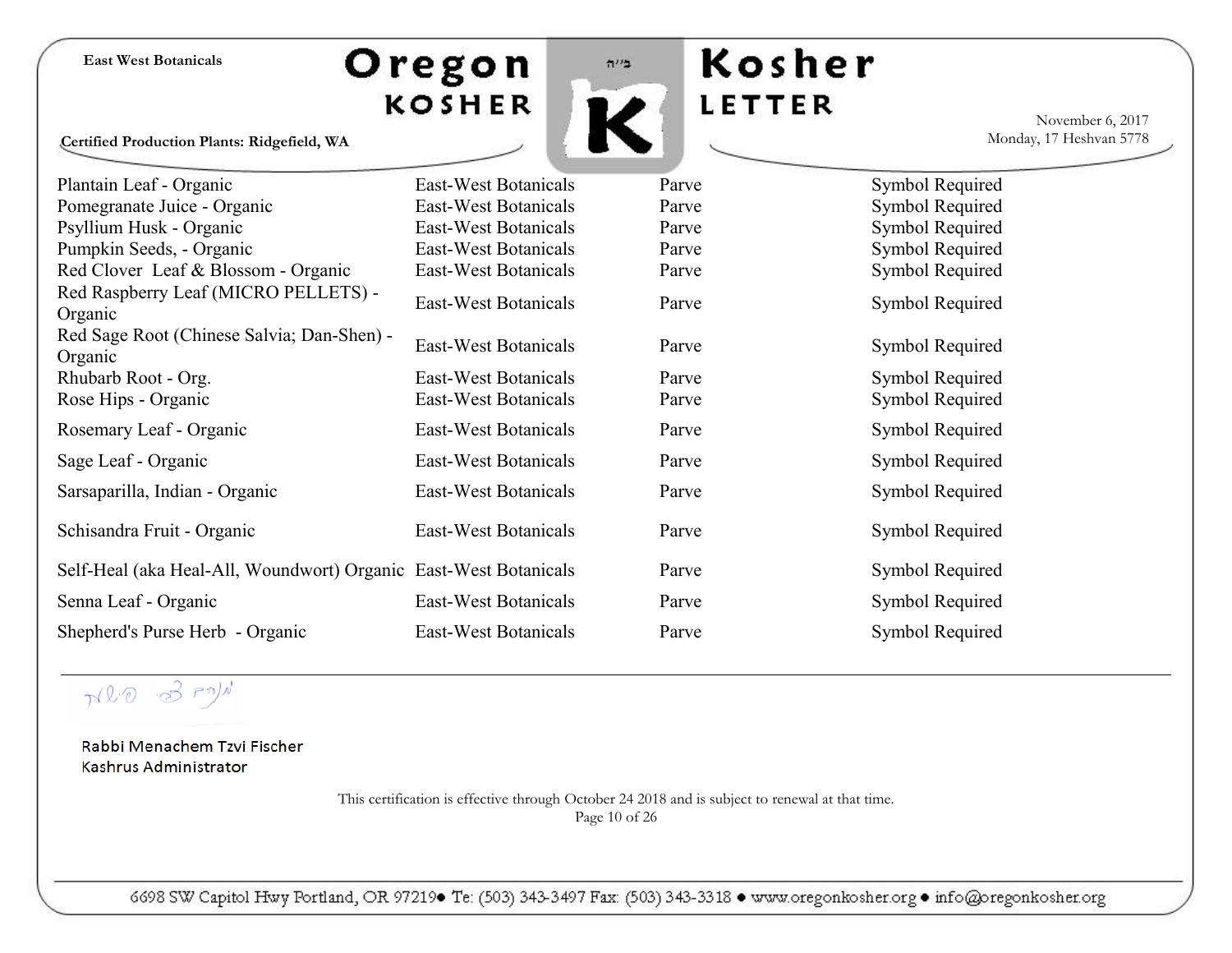Oregon K **KOSHER** 

 $72.4$ 

Kosher LETTER

November 6, 2017 Monday, 17 Heshvan 5778

**Certified Production Plants: Ridgefield, WA**

| Shiitake Mushroom - Organic | East-West Botanicals | Parve | Symbol Required |
|-----------------------------|----------------------|-------|-----------------|
| Skullcap Aerials - Org.     | East-West Botanicals | Parve | Symbol Required |
| Slippery Elm Bark - Org.    | East-West Botanicals | Parve | Symbol Required |
| Spearmint - Org.            | East-West Botanicals | Parve | Symbol Required |
| Spinach Leaf - Org.         | East-West Botanicals | Parve | Symbol Required |
| Spirulina - Org.            | East-West Botanicals | Parve | Symbol Required |
| St. John's Wort - Org.      | East-West Botanicals | Parve | Symbol Required |
| Stevia Leaf - Org.          | East-West Botanicals | Parve | Symbol Required |
| Strawberry Leaf - Org.      | East-West Botanicals | Parve | Symbol Required |
| Thyme Leaf - Org.           | East-West Botanicals | Parve | Symbol Required |
| Tribulus - Organic          | East-West Botanicals | Parve | Symbol Required |
| Triphala (SOLUBLE) - Org.   | East-West Botanicals | Parve | Symbol Required |
| Turmeric - Organic          | East-West Botanicals | Parve | Symbol Required |

MRO 3 PM

Rabbi Menachem Tzvi Fischer Kashrus Administrator

> This certification is effective through October 24 2018 and is subject to renewal at that time. Page 11 of 26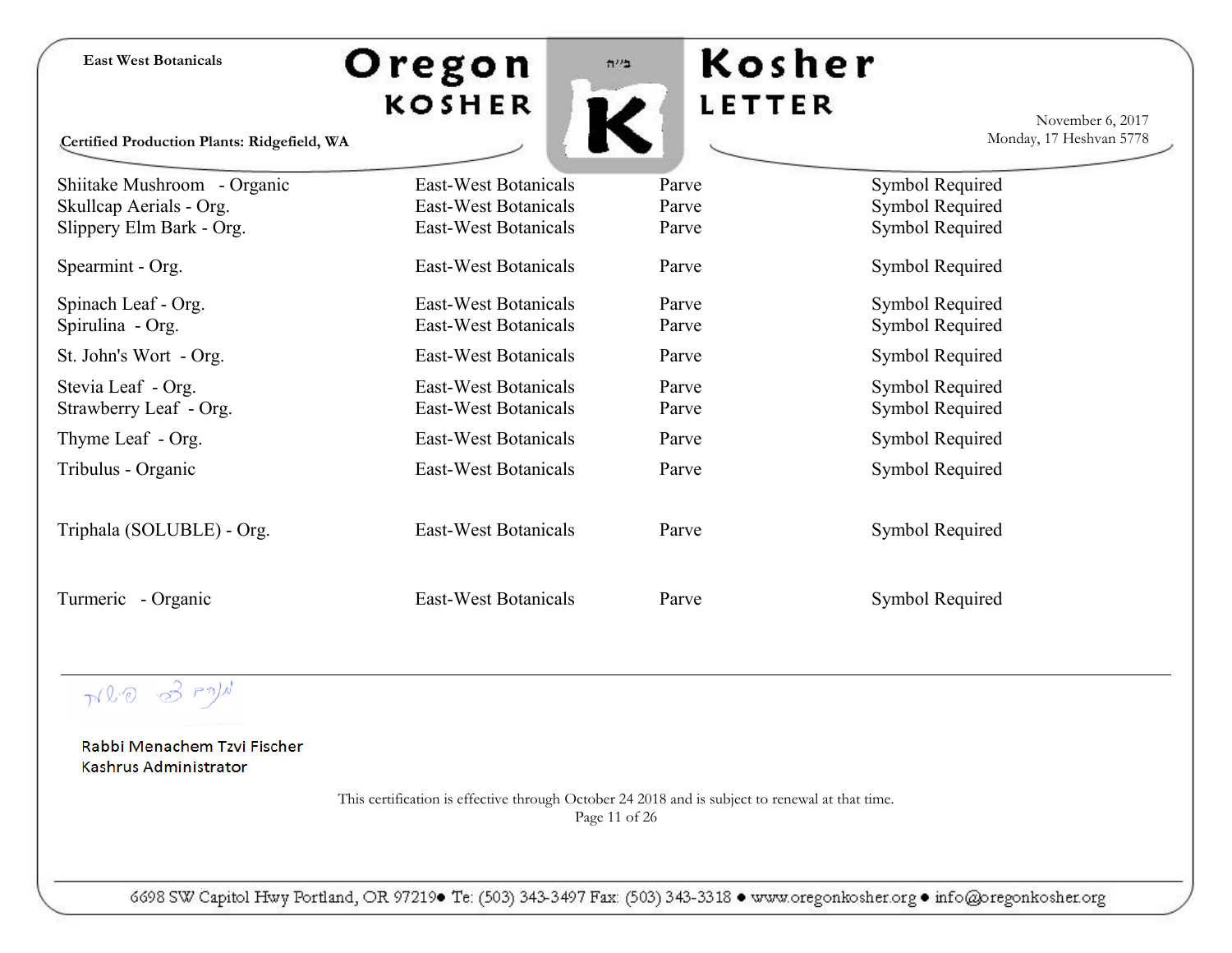# Oregon<br>KOSHER



**Certified Production Plants: Ridgefield, WA**

| <b>Kosher</b> |  |
|---------------|--|
| <b>LETTER</b> |  |

November 6, 2017 Monday, 17 Heshvan 5778

| Uva Ursi Leaf - Organic                                                                                   | East-West Botanicals                                                                         | Parve                            | Symbol Required                                                          |
|-----------------------------------------------------------------------------------------------------------|----------------------------------------------------------------------------------------------|----------------------------------|--------------------------------------------------------------------------|
| Valerian Root - Org.<br>Wheat Grass - Organic<br>White Peony Root - Organic<br>Wormwood Aerials - Organic | East-West Botanicals<br>East-West Botanicals<br>East-West Botanicals<br>East-West Botanicals | Parve<br>Parve<br>Parve<br>Parve | Symbol Required<br>Symbol Required<br>Symbol Required<br>Symbol Required |
| Yarrow Flower - Org.                                                                                      | East-West Botanicals                                                                         | Parve                            | Symbol Required                                                          |
| <b>Yellow Dock Root - Organic</b>                                                                         | East-West Botanicals                                                                         | Parve                            | Symbol Required                                                          |
| Yerba Mate-Org.                                                                                           | East-West Botanicals                                                                         | Parve                            | Symbol Required                                                          |
|                                                                                                           | East-West Botanicals                                                                         | Parve                            | Symbol Required                                                          |
| <b>CONVENTIONAL/WILD CRAFTED</b>                                                                          |                                                                                              |                                  |                                                                          |
| Acai Juice Ex<br>Aloe Vera Leaf<br>Aloe Vera Juice Ext, 100:1                                             | East-West Botanicals<br>East-West Botanicals<br>East-West Botanicals                         | Parve<br>Parve<br>Parve          | Symbol Required<br>Symbol Required<br>Symbol Required                    |
| Amla Extract, 40%                                                                                         | East-West Botanicals                                                                         | Parve                            | Symbol Required                                                          |

Nho 3 PM

Rabbi Menachem Tzvi Fischer Kashrus Administrator

> This certification is effective through October 24 2018 and is subject to renewal at that time. Page 12 of 26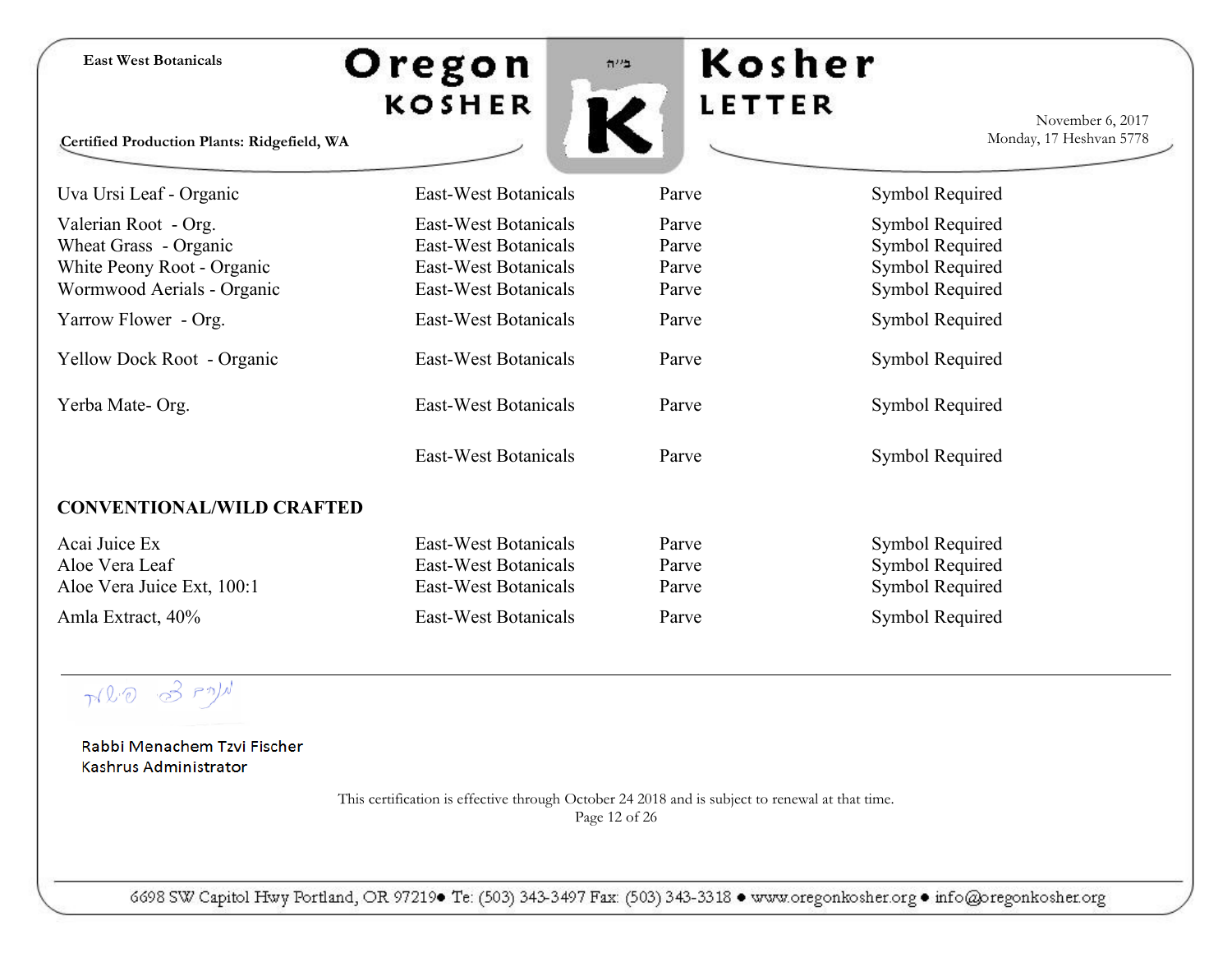# Oregon **KOSHER**



**Certified Production Plants: Ridgefield, WA**

| Parve                                           | Symbol F |
|-------------------------------------------------|----------|
| Parve                                           | Symbol F |
| $\mathbf{p}_{\alpha r \mathbf{v} / \mathbf{e}}$ | SumholF  |

**Kosher** 

LETTER

November 6, 2017 Monday, 17 Heshvan 5778

| Andrographis (SOLUBLE)                                        | East-West Botanicals                         | Parve          | Symbol Required                    |
|---------------------------------------------------------------|----------------------------------------------|----------------|------------------------------------|
| Andrographis Extract, 10%                                     | East-West Botanicals                         | Parve          | Symbol Required                    |
| Arjuna                                                        | East-West Botanicals                         | Parve          | Symbol Required                    |
| Arjuna Extract                                                | East-West Botanicals                         | Parve          | Symbol Required                    |
| Arnica Flower                                                 | East-West Botanicals                         | Parve          | Symbol Required                    |
| Ashwagandha Extract, 1.5%                                     | East-West Botanicals                         | Parve          | Symbol Required                    |
| Ashwagandha Extract, 4.5%                                     | East-West Botanicals                         | Parve          | Symbol Required                    |
| Ashwagandha Root<br>Bacopa (Brahmi) Extract, 20%              | East-West Botanicals<br>East-West Botanicals | Parve<br>Parve | Symbol Required<br>Symbol Required |
| Bacopa (Brahmi) Extract, 50%                                  | East-West Botanicals                         | Parve          | Symbol Required                    |
| Bacopa Monnieri (Brahmi)                                      | East-West Botanicals                         | Parve          | Symbol Required                    |
| Bamboo Extract, 70% Silica (LOW DENSITY) East-West Botanicals |                                              | Parve          | Symbol Required                    |
| Bamboo Extract, 70% Silica (HIGH)<br>DENSITY)                 | East-West Botanicals                         | Parve          | Symbol Required                    |
| <b>Barberry Root Bark</b>                                     | East-West Botanicals                         | Parve          | Symbol Required                    |

Nho 3 PM

Rabbi Menachem Tzvi Fischer Kashrus Administrator

> This certification is effective through October 24 2018 and is subject to renewal at that time. Page 13 of 26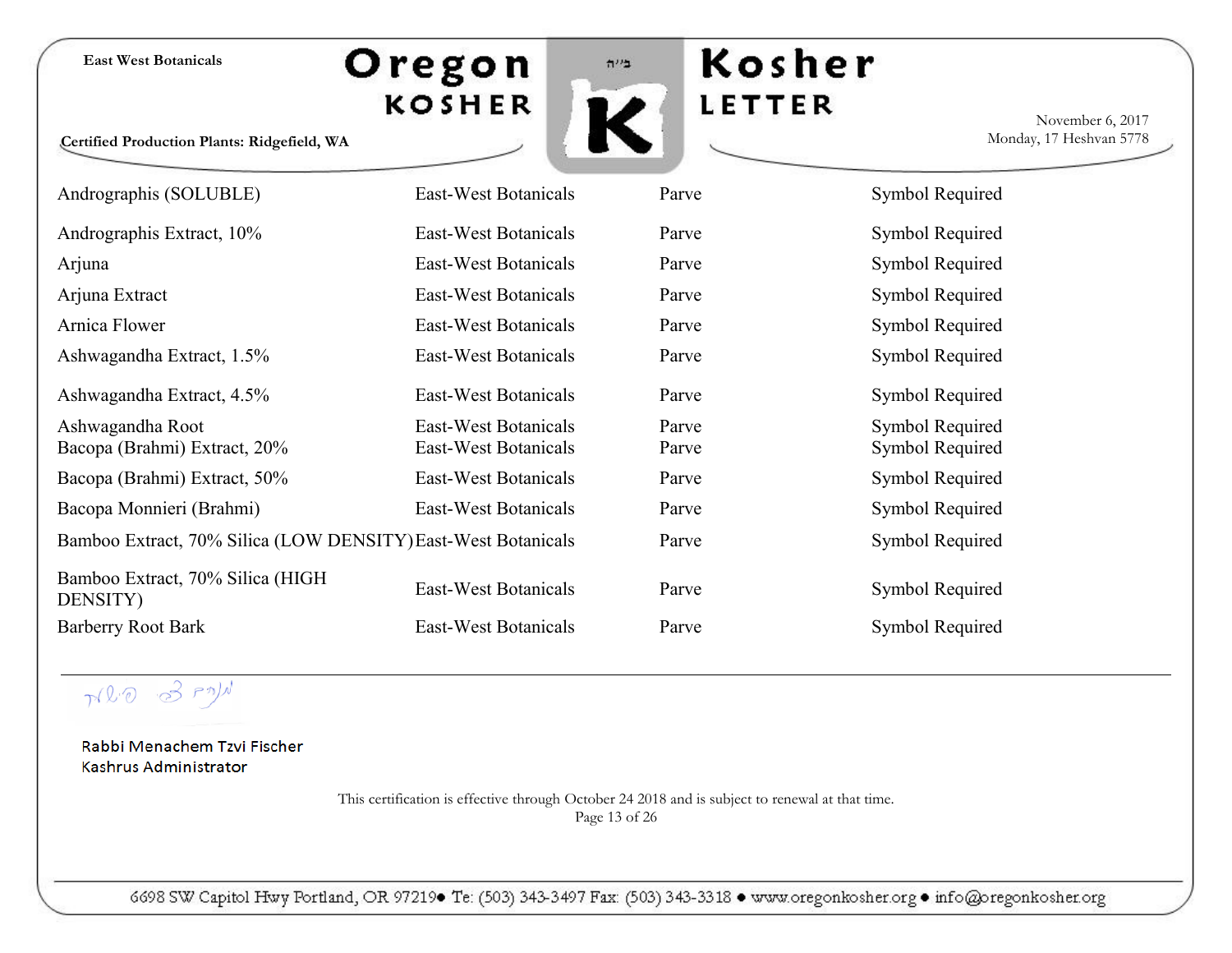**Certified Production Plants: Ridgefield, WA**

Oregon **KOSHER** 



Kosher LETTER

November 6, 2017 Monday, 17 Heshvan 5778

Bitter Melon Extract, 10:1 East-West Botanicals Parve Parve Symbol Required Bitter Melon Fruit (Momordica) East-West Botanicals Parve Symbol Required Black Cohosh Root **East-West Botanicals** Parve Parve Symbol Required Black Cumin Seed East-West Botanicals Parve Symbol Required Black Haw Bark **East-West Botanicals** Parve Parve Symbol Required Black Radish Root **East-West Botanicals** Parve Parve Symbol Required Black Tea Extract, 30% East-West Botanicals Parve Symbol Required Black Walnut Hulls **East-West Botanicals** Parve Symbol Required Blood Root **East-West Botanicals** Parve Parve Symbol Required Boerhavia Root Extract, 12:1 East-West Botanicals Parve Symbol Required Boswellia Extract, 65% East-West Botanicals Parve Symbol Required Boswellia Extract, 65% - Granular East-West Botanicals Parve Parve Symbol Required Buckthorn Bark **East-West Botanicals** Parve Symbol Required California Poppy Aerials East-West Botanicals Parve Symbol Required

Ned 3 PM

Rabbi Menachem Tzvi Fischer Kashrus Administrator

> This certification is effective through October 24 2018 and is subject to renewal at that time. Page 14 of 26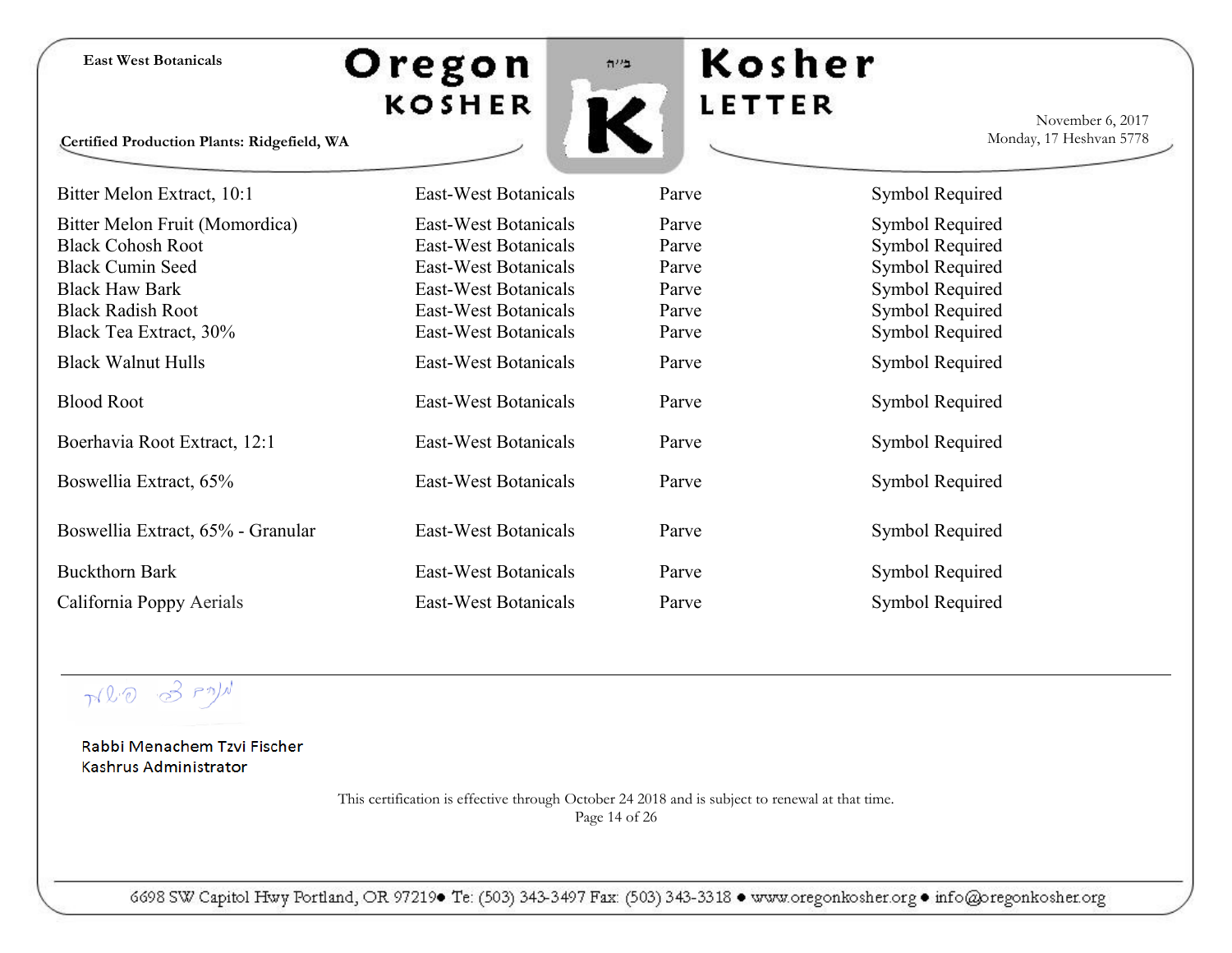Oregon **KOSHER** 



Kosher LETTER

November 6, 2017 Monday, 17 Heshvan 5778

**Certified Production Plants: Ridgefield, WA**

Caralluma Extract, 20:1 East-West Botanicals Parve Symbol Required Cascara Extract, 4:1 East-West Botanicals Parve Symbol Required Cascara Sagrada Bark East-West Botanicals Parve Symbol Required Cat's Claw Bark East-West Botanicals Parve Symbol Required Centella (Gotu Kola) East-West Botanicals Parve Symbol Required Centella Extract, 10% East-West Botanicals Parve Symbol Required Centella Extract, 40% East-West Botanicals Parve Symbol Required Chickweed Aerials Powder East-West Botanicals Parve Parve Symbol Required Chlorella East-West Botanicals Parve Symbol Required Cissus quadrangularis East-West Botanicals Parve Symbol Required Cissus extract, 20:1 East-West Botanicals Parve Symbol Required Cocoa East-West Botanicals Parve Symbol Required Coleus Forskohlii Root East-West Botanicals Parve Symbol Required Coleus Root Extract, 10% East-West Botanicals Parve Symbol Required

Coleus Root Extract, 20% East-West Botanicals Parve Symbol Required

Ned 3 PM

Rabbi Menachem Tzvi Fischer Kashrus Administrator

> This certification is effective through October 24 2018 and is subject to renewal at that time. Page 15 of 26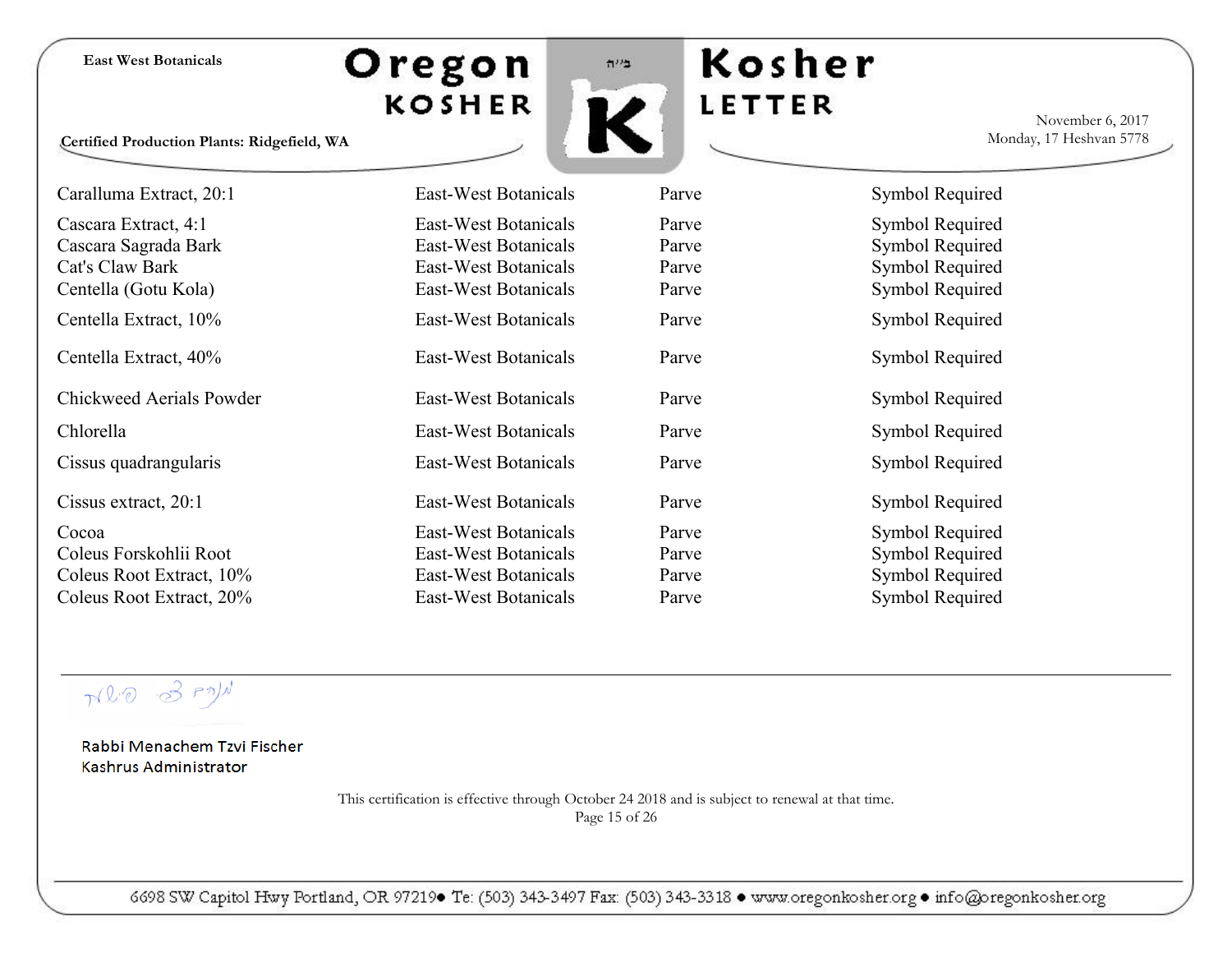



November 6, 2017 Monday, 17 Heshvan 5778

**Certified Production Plants: Ridgefield, WA**

| Cramp Bark                                            | East-West Botanicals                         | Parve          | Symbol Required                    |
|-------------------------------------------------------|----------------------------------------------|----------------|------------------------------------|
| Dragon's Blood Resin Ex 10:1                          | East-West Botanicals                         | Parve          | Symbol Required                    |
| Echinacea Angustifolia Aerials                        | East-West Botanicals                         | Parve          | Symbol Required                    |
| Echinacea Angustifolia Root                           | East-West Botanicals                         | Parve          | Symbol Required                    |
| Echinacea Purpurea Aerials<br>Echinacea Purpurea Root | East-West Botanicals<br>East-West Botanicals | Parve<br>Parve | Symbol Required<br>Symbol Required |
| Eclipta Alba Extract, 2% / 12:1                       | East-West Botanicals                         | Parve          | Symbol Required                    |
| Elderberries - Whole                                  | East-West Botanicals                         | Parve          | Symbol Required                    |
| Epimedium (Horny Goat Weed)                           | East-West Botanicals                         | Parve          | Symbol Required                    |
| Eyebright Herb                                        | East-West Botanicals                         | Parve          | Symbol Required                    |
| Fenugreek Extract, 8:1                                | East-West Botanicals                         | Parve          | Symbol Required                    |
| Fenugreek Extract, 50%                                | East-West Botanicals                         | Parve          | Symbol Required                    |
| Fenugreek Extract, 60% Saponins                       | East-West Botanicals                         | Parve          | Symbol Required                    |

MRO 3 PM

Rabbi Menachem Tzvi Fischer Kashrus Administrator

> This certification is effective through October 24 2018 and is subject to renewal at that time. Page 16 of 26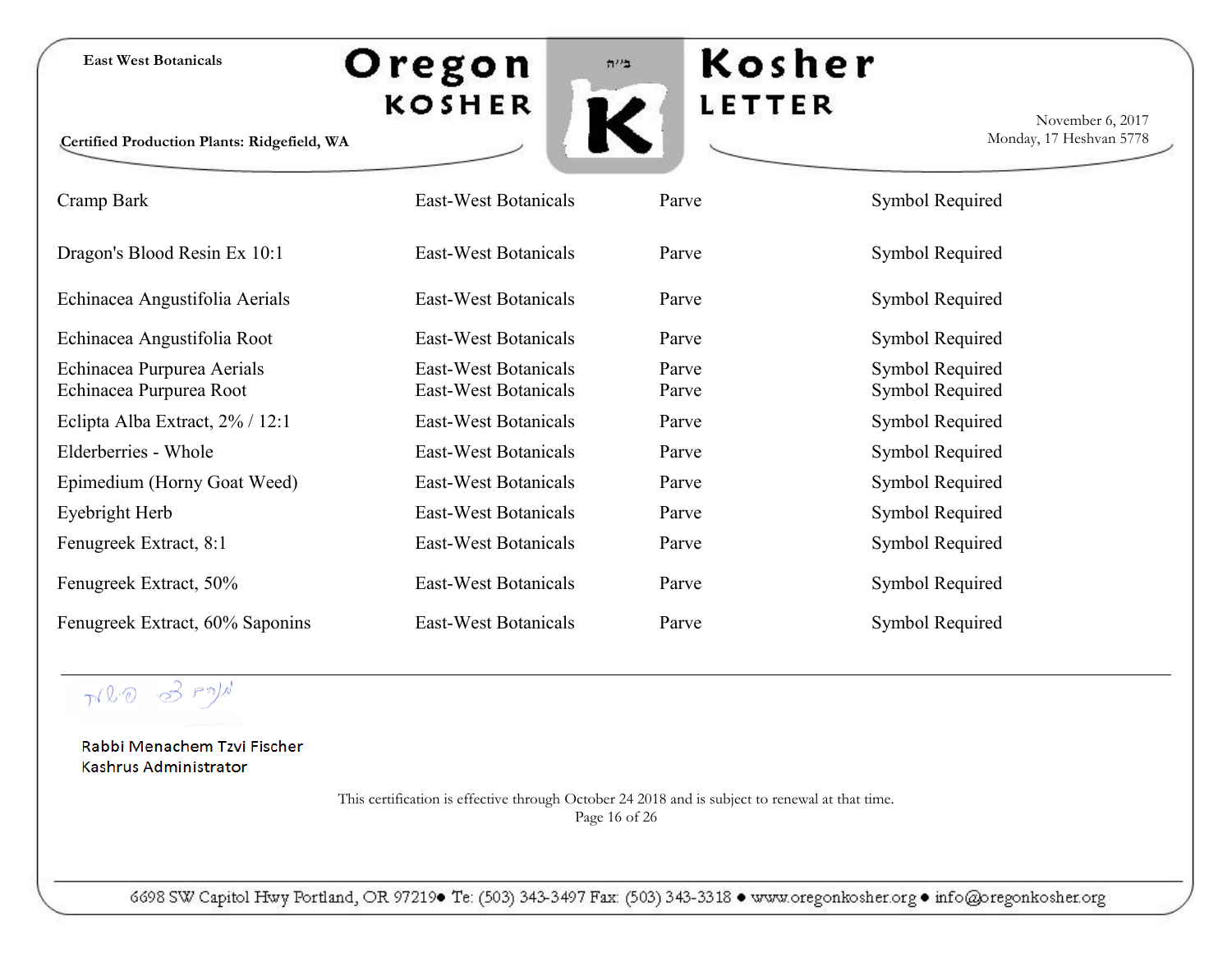### Oregon **KOSHER**



**Kosher** 

LETTER

**Certified Production Plants: Ridgefield, WA**

| November 6, 2017        |  |
|-------------------------|--|
| Monday, 17 Heshvan 5778 |  |

| Fenugreek Extract, 16:1                                         | East-West Botanicals                         | Parve          | Symbol Required                    |
|-----------------------------------------------------------------|----------------------------------------------|----------------|------------------------------------|
| Fenugreek Extract, 65% 4-Hydroxyisoleucine East-West Botanicals |                                              | Parve          | Symbol Required                    |
| <b>Feverfew Aerials</b>                                         | East-West Botanicals                         | Parve          | Symbol Required                    |
| Fringe Tree Bark                                                | East-West Botanicals                         | Parve          | Symbol Required                    |
| Garcinia Ultra Extract, 50% HCA (65% Ca-<br>HCA)                | East-West Botanicals                         | Parve          | Symbol Required                    |
| Garcinia Ultra Extract, 60% HCA (75% Ca-<br>HCA)                | <b>East-West Botanicals</b>                  | Parve          | Symbol Required                    |
| Garcinia Cambogia Extract, 65%                                  | East-West Botanicals                         | Parve          | Symbol Required                    |
| Ginger Root Extract, 5:1 / 5%<br>Ginseng Root, American         | East-West Botanicals<br>East-West Botanicals | Parve<br>Parve | Symbol Required<br>Symbol Required |
| Golden Root Ext. (Rhodiola), 3%                                 | East-West Botanicals                         | Parve          | Symbol Required                    |
| Golden Root Ext.(Rhodiola), 4% / 2%                             | East-West Botanicals                         | Parve          | Symbol Required                    |
| Golden Root (Rhodiola)                                          | East-West Botanicals                         | Parve          | Symbol Required                    |
| Goldenseal Root                                                 | East-West Botanicals                         | Parve          | Symbol Required                    |

MRO 3 PM

Rabbi Menachem Tzvi Fischer Kashrus Administrator

> This certification is effective through October 24 2018 and is subject to renewal at that time. Page 17 of 26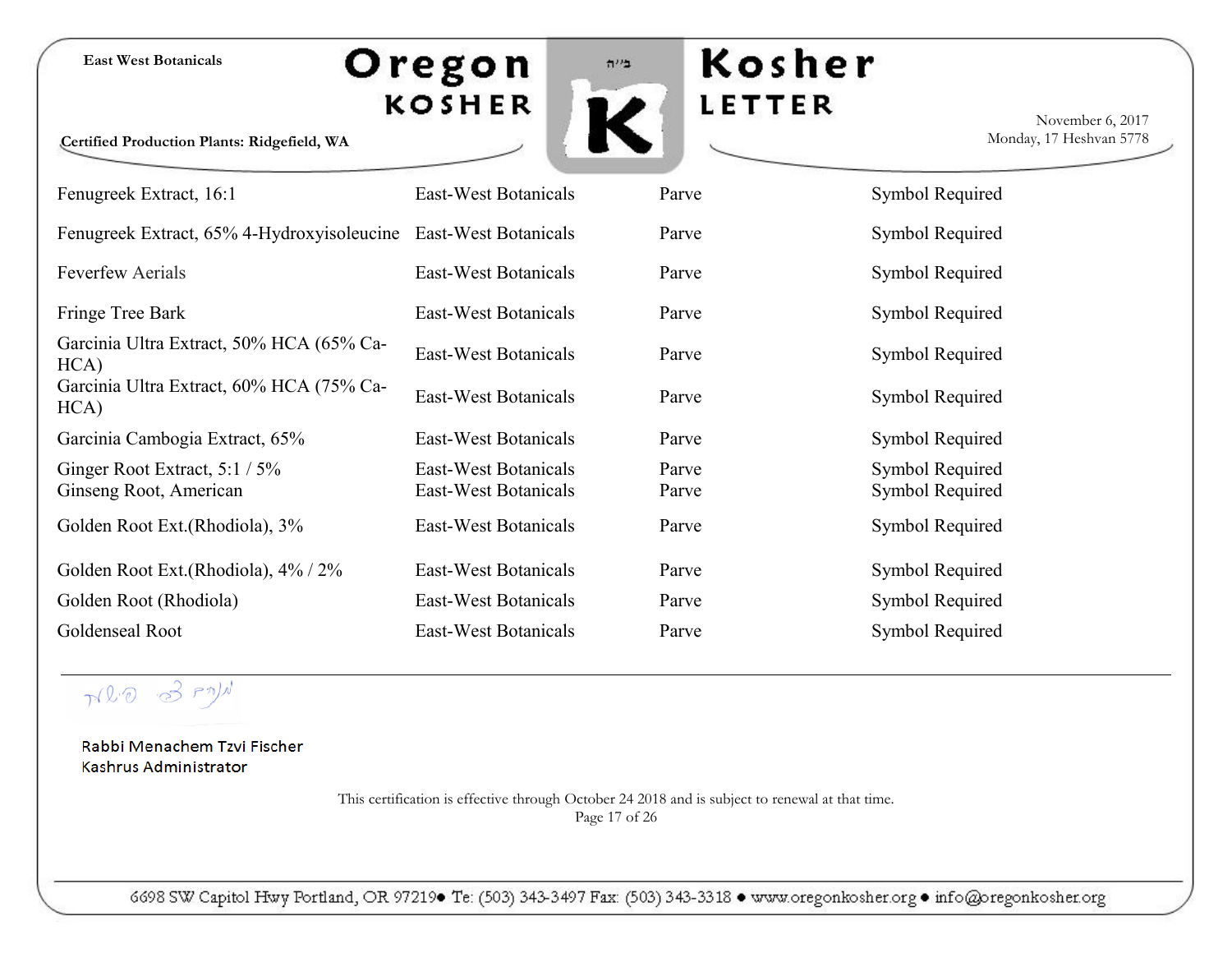# Oregon **KO**

**Certified Production Plants: Ridgefield, WA**

| œ<br>SHER         |  |
|-------------------|--|
|                   |  |
| t-West Botanicals |  |
|                   |  |

 $722$ 

Kosher LETTER

November 6, 2017 Monday, 17 Heshvan 5778

| Gravel Root (aka Queen of the Meadow) | East-West Botanicals | Parve | Symbol Required |
|---------------------------------------|----------------------|-------|-----------------|
| Green Coffee Bean Ex, 50%             | East-West Botanicals | Parve | Symbol Required |
| Green Coffee Bean Ex, 60%             | East-West Botanicals | Parve | Symbol Required |
| Green Tea Extract, 4:1                | East-West Botanicals | Parve | Symbol Required |
| Green Tea Extract, 50% CAFFEINE       | East-West Botanicals | Parve | Symbol Required |
| Green Tea Extract, 50% Polyphenols    | East-West Botanicals | Parve | Symbol Required |
| Green Tea Extract, 50/28/8            | East-West Botanicals | Parve | Symbol Required |
| Green Tea Extract, 60% Poly           | East-West Botanicals | Parve | Symbol Required |
| Green Tea Extract, 80/30              | East-West Botanicals | Parve | Symbol Required |
| Green Tea Extract, 90/40              | East-West Botanicals | Parve | Symbol Required |
| Green Tea Extract, 95/45              | East-West Botanicals | Parve | Symbol Required |

MRO 3 PM

Rabbi Menachem Tzvi Fischer Kashrus Administrator

> This certification is effective through October 24 2018 and is subject to renewal at that time. Page 18 of 26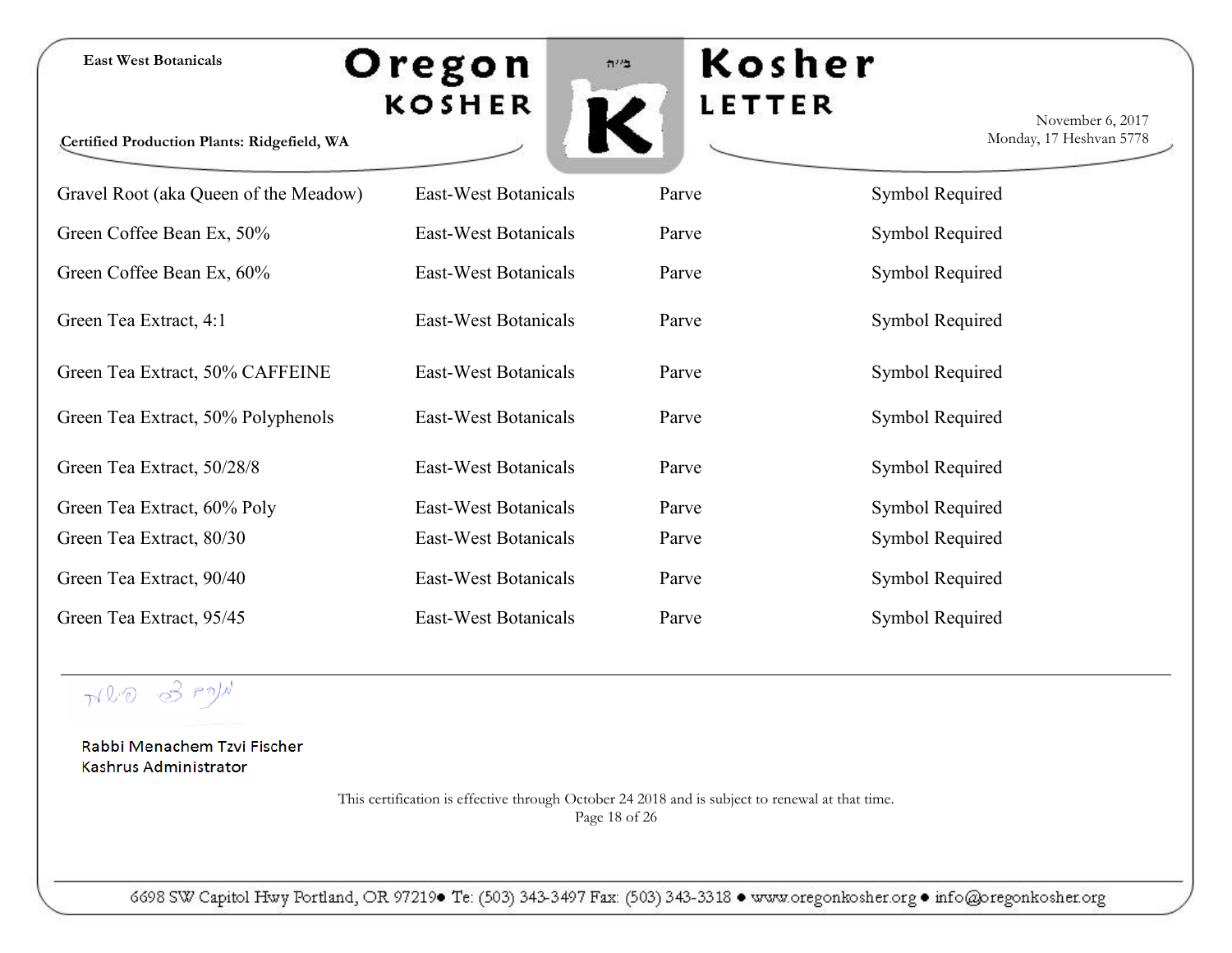# Oregon **KOSHER**

**Certified Production Plants: Ridgefield, WA**

| カリコ | Kosher        |
|-----|---------------|
|     | <b>LETTER</b> |
|     |               |

November 6, 2017 Monday, 17 Heshvan 5778

| Green Tea Extract, 98/75/50/Decaf                | East-West Botanicals | Parve | Symbol Required |
|--------------------------------------------------|----------------------|-------|-----------------|
| Green Tea Extract, 60% EGCG                      | East-West Botanicals | Parve | Symbol Required |
| Green Tea Extract, 65% EGCG                      | East-West Botanicals | Parve | Symbol Required |
| Green Tea Extract, 70% EGCG / 90%<br>Polyphenols | East-West Botanicals | Parve | Symbol Required |
| Green Tea Extract, 95% EGCG                      | East-West Botanicals | Parve | Symbol Required |
| Guggul                                           | East-West Botanicals | Parve | Symbol Required |
| Guggul Extract, 10% Guggulsterones               | East-West Botanicals | Parve | Symbol Required |
| Guggul Extract, 2.5% E&Z                         | East-West Botanicals | Parve | Symbol Required |
| Guggul Extract, 2.5% - Granular                  | East-West Botanicals | Parve | Symbol Required |
| Guggul Extract, 3% / 10%                         | East-West Botanicals | Parve | Symbol Required |
| Gymnema                                          | East-West Botanicals | Parve | Symbol Required |

MRO 3 PM

Rabbi Menachem Tzvi Fischer Kashrus Administrator

> This certification is effective through October 24 2018 and is subject to renewal at that time. Page 19 of 26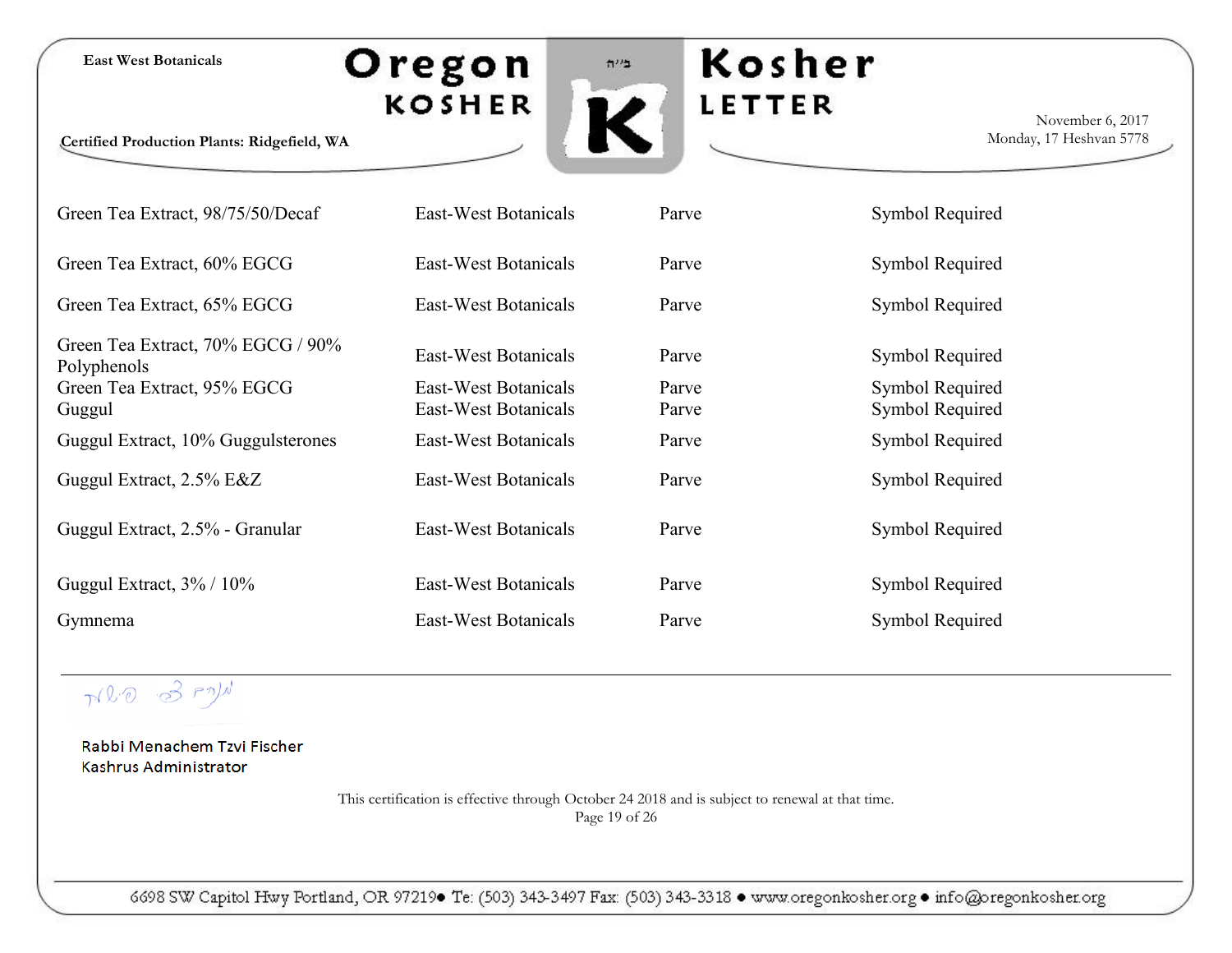**Certified Production Plants: Ridgefield, WA**

# Oregon **KOSHER**



**Kosher** LETTER

November 6, 2017 Monday, 17 Heshvan 5778

| Gymnema Extract, 25%                         | East-West Botanicals                         | Parve          | Symbol Required                    |
|----------------------------------------------|----------------------------------------------|----------------|------------------------------------|
| Gymnema Extract, 75%                         | East-West Botanicals                         | Parve          | Symbol Required                    |
| Hops Flower Ex, 4:1<br><b>Hyssop Aerials</b> | East-West Botanicals<br>East-West Botanicals | Parve<br>Parve | Symbol Required<br>Symbol Required |
| Jambolan Seed Extract                        | East-West Botanicals                         | Parve          | Symbol Required                    |
| Jambolan Seed                                | East-West Botanicals                         | Parve          | Symbol Required                    |
| Kava Kava Root                               | East-West Botanicals                         | Parve          | Symbol Required                    |
| Lesser Galangal Root                         | East-West Botanicals                         | Parve          | Symbol Required                    |
| Lomatium (aka Desert Parsley) Root           | East-West Botanicals                         | Parve          | Symbol Required                    |
| Luteolin Ex, $95%$                           | East-West Botanicals                         | Parve          | Symbol Required                    |
| Mangosteen Ex, 4:1                           | East-West Botanicals                         | Parve          | Symbol Required                    |
| Mangosteen Ex, 10:1                          | East-West Botanicals                         | Parve          | Symbol Required                    |

MRO 3 PM

Rabbi Menachem Tzvi Fischer Kashrus Administrator

> This certification is effective through October 24 2018 and is subject to renewal at that time. Page 20 of 26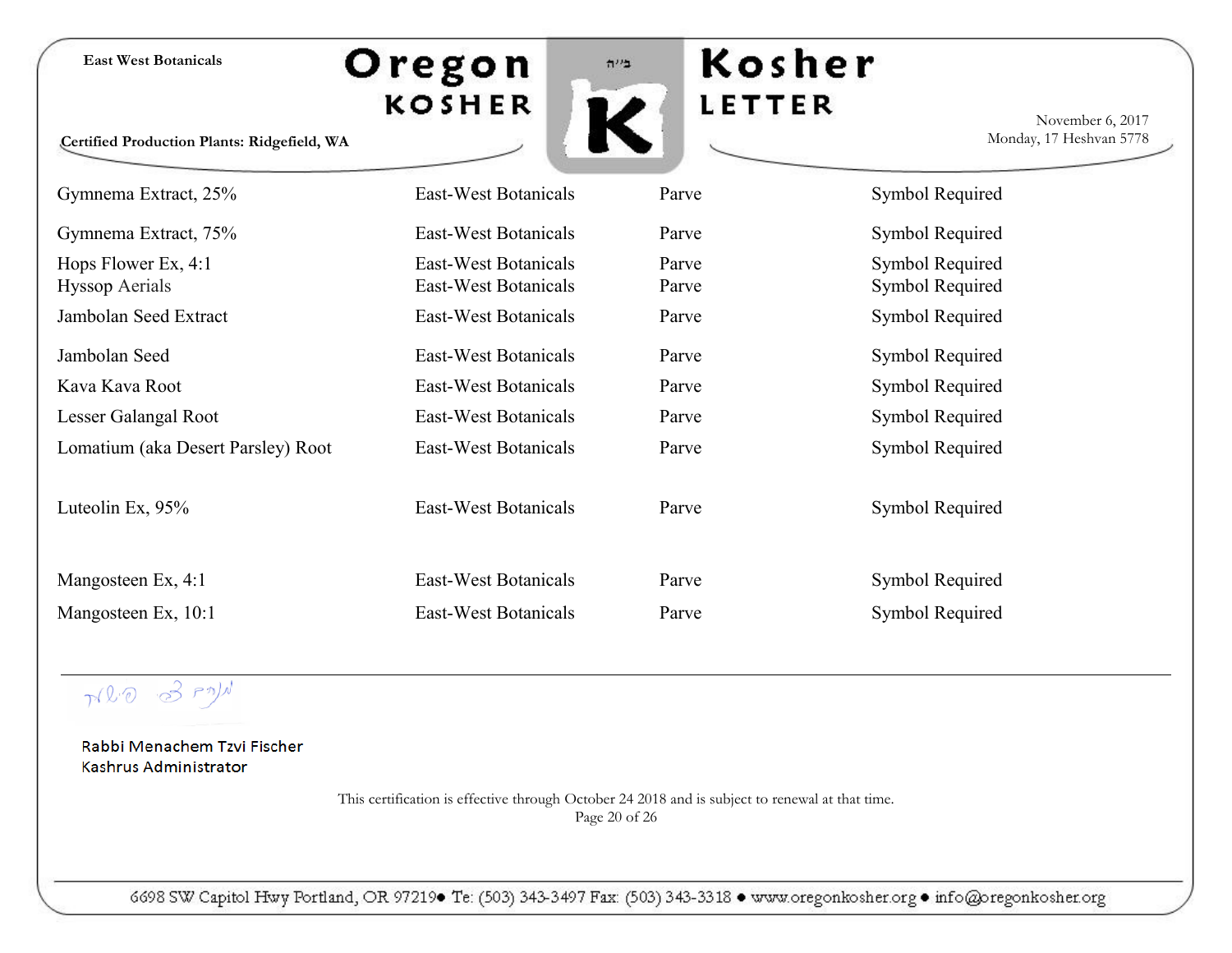## Oregon **KOSHER**



**Kosher** 

LETTER

November 6, 2017 Monday, 17 Heshvan 5778

**Certified Production Plants: Ridgefield, WA**

| Mangosteen Ex, 10%                                             | East-West Botanicals                                                 | Parve                   | Symbol Required                                       |
|----------------------------------------------------------------|----------------------------------------------------------------------|-------------------------|-------------------------------------------------------|
| Maral Root                                                     | East-West Botanicals                                                 | Parve                   | Symbol Required                                       |
| <b>Marshmallow Root</b><br>Milk Thistle extract, 80%<br>Mucuna | East-West Botanicals<br>East-West Botanicals<br>East-West Botanicals | Parve<br>Parve<br>Parve | Symbol Required<br>Symbol Required<br>Symbol Required |
| Mucuna Extract, $10:1$ - L-DOPA $>20\%$                        | East-West Botanicals                                                 | Parve                   | Symbol Required                                       |
| Mucuna Extract - L-DOPA $>50\%$                                | <b>East-West Botanicals</b>                                          | Parve                   | Symbol Required                                       |
| Mucuna Extract - L-DOPA >99%<br>Myrrh Gum                      | East-West Botanicals<br>East-West Botanicals                         | Parve<br>Parve          | Symbol Required<br>Symbol Required                    |
| Neem Leaf Extract, 5:1                                         | East-West Botanicals                                                 | Parve                   | Symbol Required                                       |
| New Jersey Tea Aerials -                                       | East-West Botanicals                                                 | Parve                   | Symbol Required                                       |
| New Jersey Tea (aka Red Root) Root                             | <b>East-West Botanicals</b>                                          | Parve                   | Symbol Required                                       |
| Noni Fruit                                                     | East-West Botanicals                                                 | Parve                   | Symbol Required                                       |

Nho 3 PM

Rabbi Menachem Tzvi Fischer Kashrus Administrator

> This certification is effective through October 24 2018 and is subject to renewal at that time. Page 21 of 26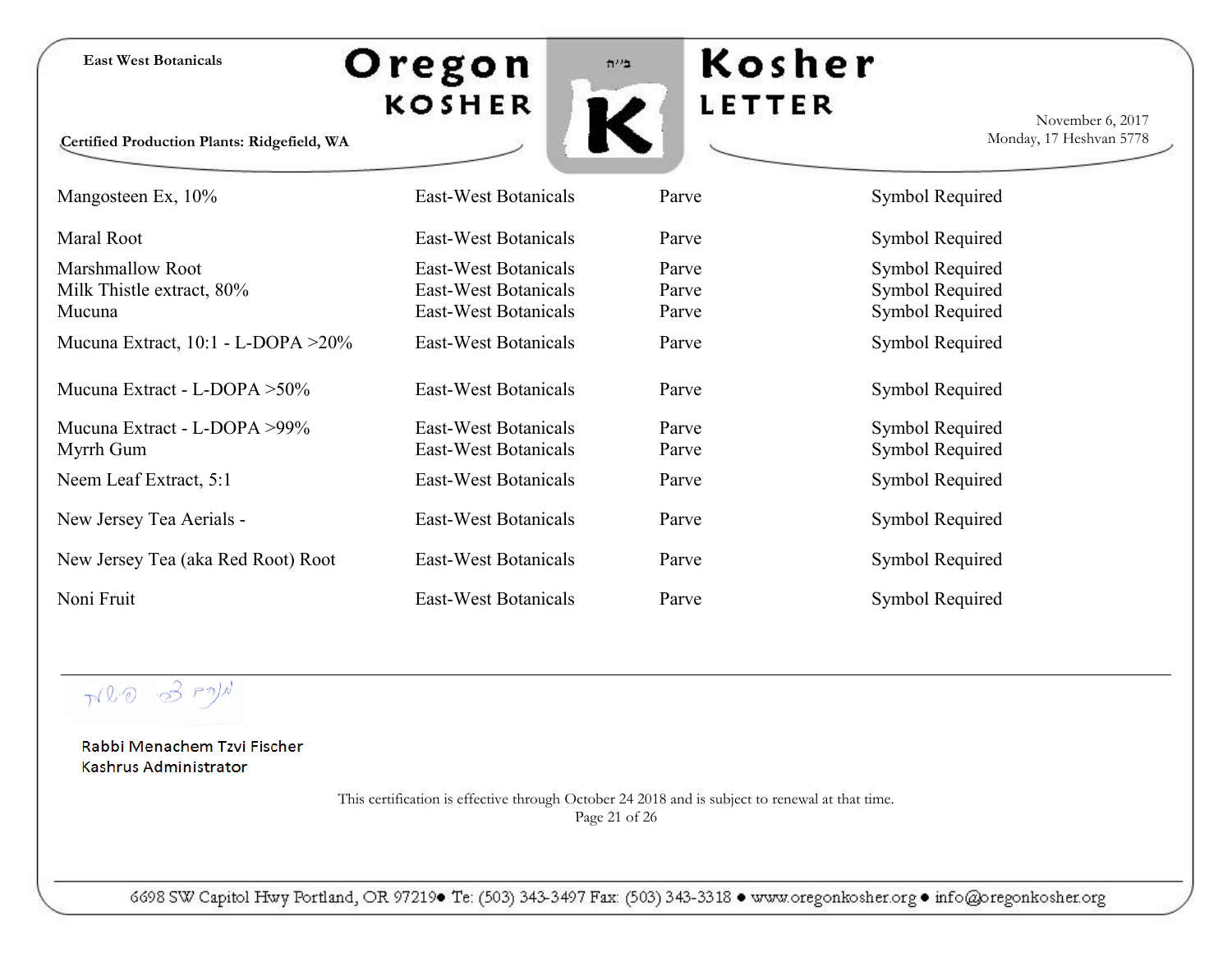# Oregon **KOSHER**



**Kosher** 

LETTER

**Certified Production Plants: Ridgefield, WA**

November 6, 2017 Monday, 17 Heshvan 5778

| Oolong Tea Extract, >30%                                               | <b>East-West Botanicals</b>                  | Parve          | Symbol Required                    |
|------------------------------------------------------------------------|----------------------------------------------|----------------|------------------------------------|
| Parsley Leaf                                                           | East-West Botanicals                         | Parve          | Symbol Required                    |
| Poke Root                                                              | <b>East-West Botanicals</b>                  | Parve          | Symbol Required                    |
| Pomegranate Seed                                                       | East-West Botanicals                         | Parve          | Symbol Required                    |
| Prickly Ash Bark, Northern                                             | East-West Botanicals                         | Parve          | Symbol Required                    |
| Prickly Ash Bark, Southern                                             | East-West Botanicals                         | Parve          | Symbol Required                    |
| Prishnaparni<br>Psyllium Husks, 85%                                    | East-West Botanicals<br>East-West Botanicals | Parve<br>Parve | Symbol Required<br>Symbol Required |
| Psyllium Seed Husks, WHOLE, 95%+ Purity                                | East-West Botanicals                         | Parve          | Symbol Required                    |
| Pterocarpus Resin (aka Indian Kino Tree; aka<br>Dragon's Blood) Ex, 5% | East-West Botanicals                         | Parve          | Symbol Required                    |
| Purple Orchid extract                                                  | <b>East-West Botanicals</b>                  | Parve          | Symbol Required                    |
| Resveratrol Ex, 50% - From Japanese<br>Knotweed                        | East-West Botanicals                         | Parve          | Symbol Required                    |

MRO 3 PM

Rabbi Menachem Tzvi Fischer Kashrus Administrator

> This certification is effective through October 24 2018 and is subject to renewal at that time. Page 22 of 26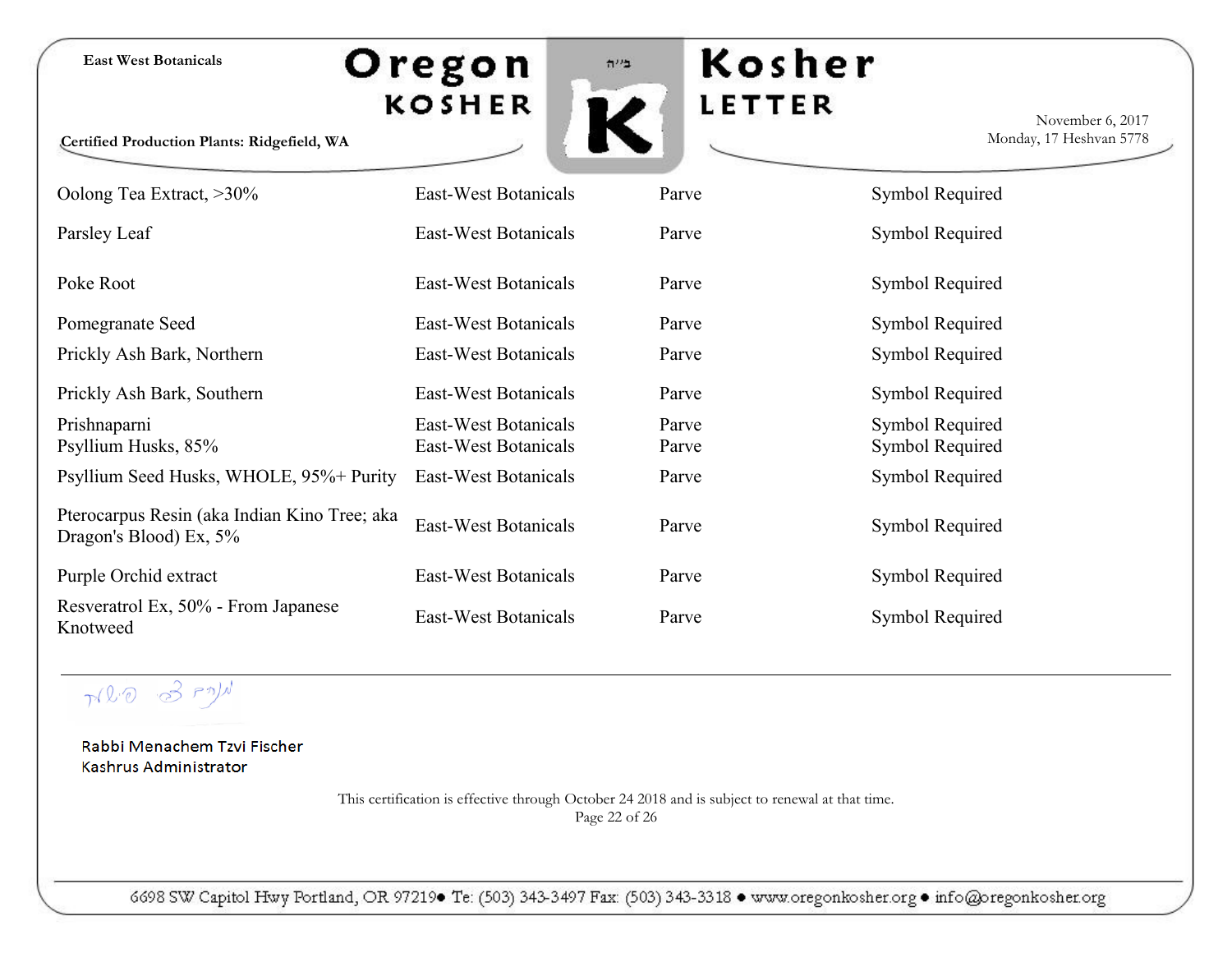**Certified Production Plants: Ridgefield, WA**





**Kosher** LETTER

November 6, 2017 Monday, 17 Heshvan 5778

| Saw Palmetto Berry            | East-West Botanicals | Parve | Symbol Required |
|-------------------------------|----------------------|-------|-----------------|
| Senna Leaf                    | East-West Botanicals | Parve | Symbol Required |
| Senna Extract                 | East-West Botanicals | Parve | Symbol Required |
| Shankapushpi Aerials          | East-West Botanicals | Parve | Symbol Required |
| Sheep Sorrel Aerials          | East-West Botanicals | Parve | Symbol Required |
| Slippery Elm Bark             | East-West Botanicals | Parve | Symbol Required |
|                               |                      |       |                 |
| Shilajeet Ex, $>10\% / 20x$   | East-West Botanicals | Parve | Symbol Required |
| <b>Squaw Vine Aerials</b>     | East-West Botanicals | Parve | Symbol Required |
| Stone Root                    | East-West Botanicals | Parve | Symbol Required |
| Terminalia Belerica           | East-West Botanicals | Parve | Symbol Required |
| Terminalia Belerica (SOLUBLE) | East-West Botanicals | Parve | Symbol Required |
| Tinospora Stem                | East-West Botanicals | Parve | Symbol Required |
| Tinospora Stem (SOLUBLE)      | East-West Botanicals | Parve | Symbol Required |

Nho 3 PM

Rabbi Menachem Tzvi Fischer Kashrus Administrator

> This certification is effective through October 24 2018 and is subject to renewal at that time. Page 23 of 26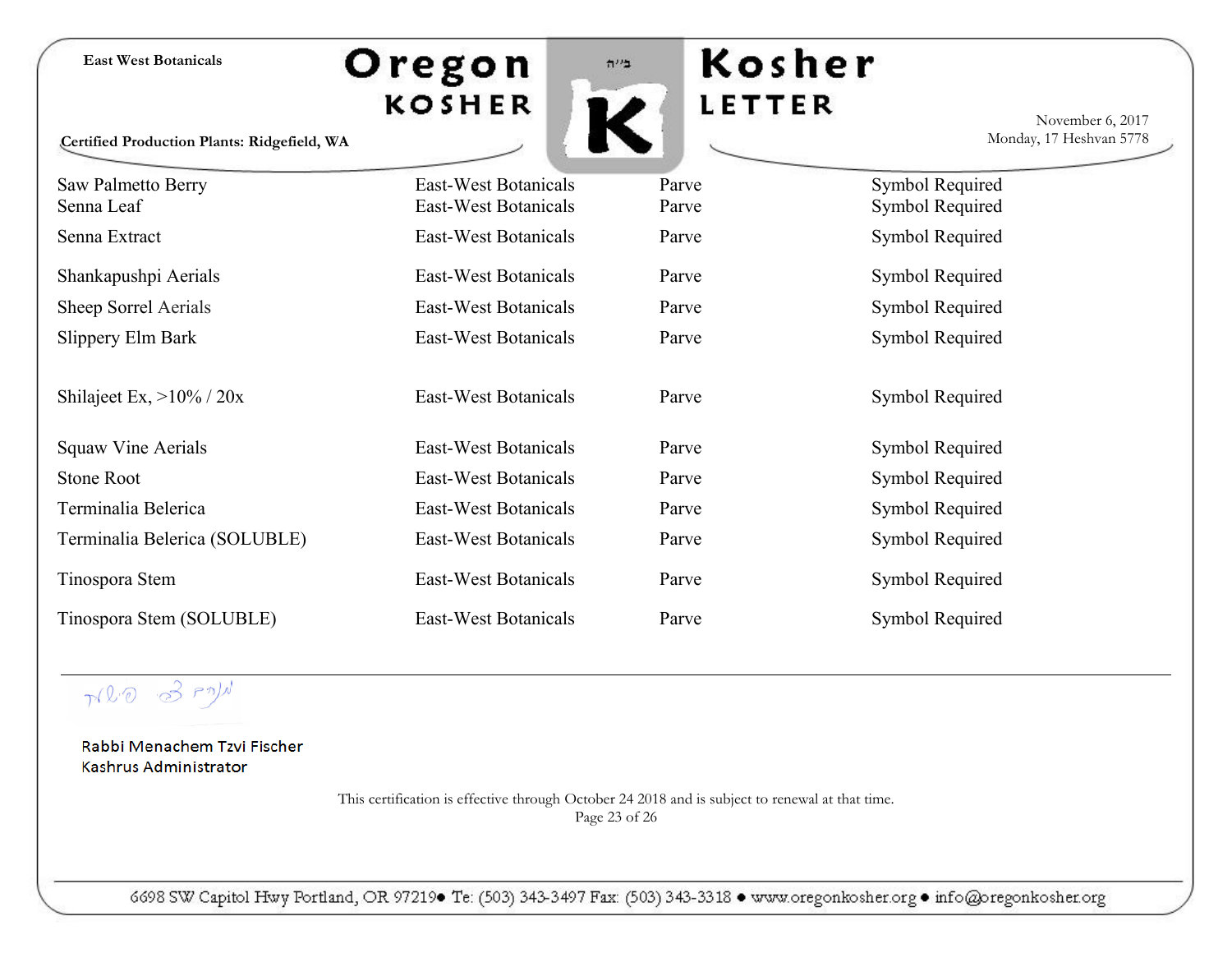|                                                      | <b>KOSHER</b>                                                                                                    | <b>LETTER</b>  | November 6, 2017                   |
|------------------------------------------------------|------------------------------------------------------------------------------------------------------------------|----------------|------------------------------------|
| Certified Production Plants: Ridgefield, WA          |                                                                                                                  |                | Monday, 17 Heshvan 5778            |
| Tribulus Fruit (aka Puncture Vine)                   | East-West Botanicals                                                                                             | Parve          | Symbol Required                    |
| Tribulus Extract, 2:1 - GRANULAR                     | East-West Botanicals                                                                                             | Parve          | Symbol Required                    |
| Tribulus Extract, 5:1<br>Tribulus Extract, 40%       | <b>East-West Botanicals</b><br>East-West Botanicals                                                              | Parve<br>Parve | Symbol Required<br>Symbol Required |
| Tribulus Extract, 60%                                | East-West Botanicals                                                                                             | Parve          | Symbol Required                    |
| Triphala (soluble)                                   | <b>East-West Botanicals</b>                                                                                      | Parve          | Symbol Required                    |
| Triphala (soluble), GRANULAR                         | East-West Botanicals                                                                                             | Parve          | Symbol Required                    |
| Triphala Extract                                     | <b>East-West Botanicals</b>                                                                                      | Parve          | Symbol Required                    |
| Rabbi Menachem Tzvi Fischer<br>Kashrus Administrator |                                                                                                                  |                |                                    |
|                                                      | This certification is effective through October 24 2018 and is subject to renewal at that time.<br>Page 24 of 26 |                |                                    |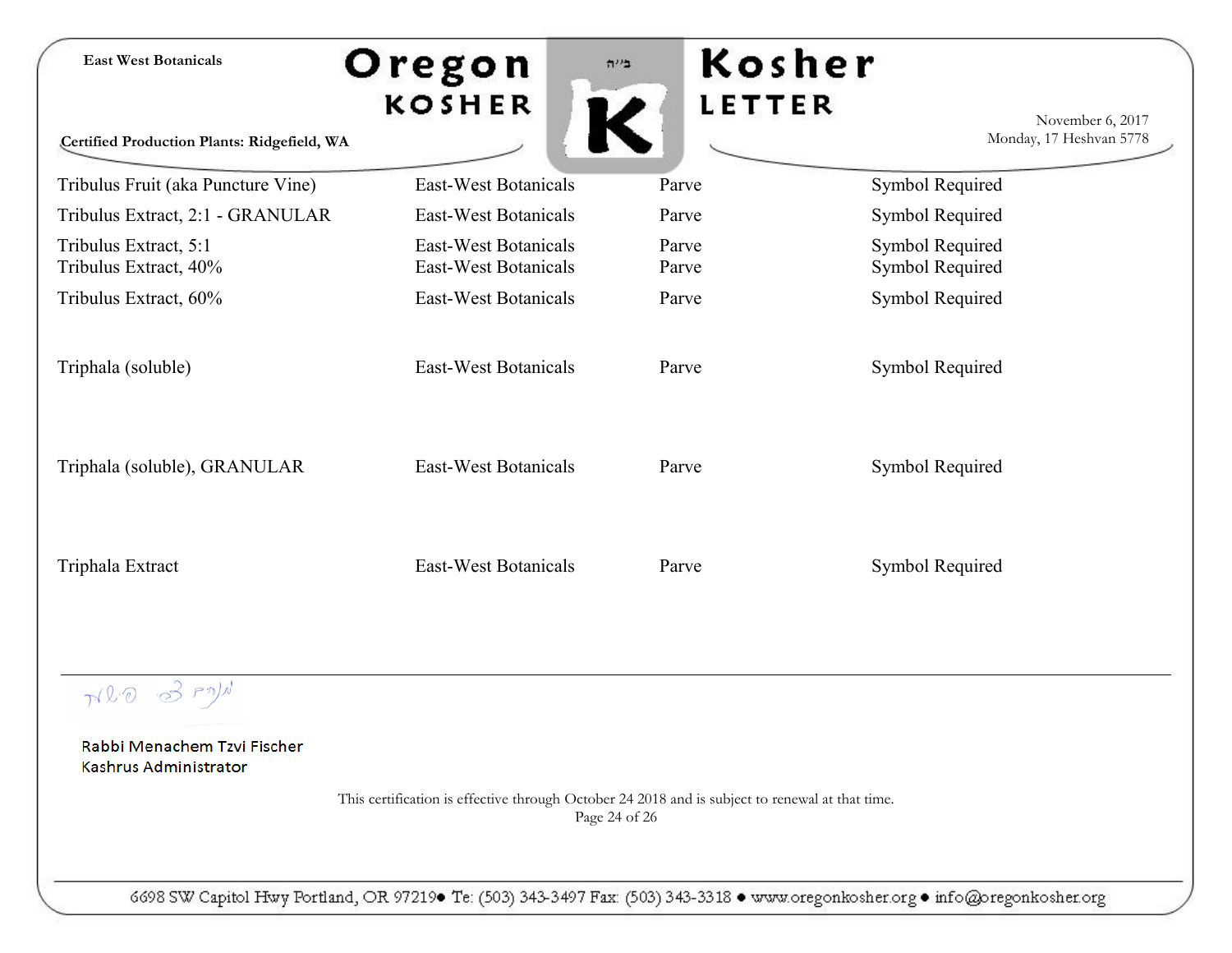| <b>East West Botanicals</b> |  |
|-----------------------------|--|
|-----------------------------|--|

**Certified Production Plants: Ridgefield, WA**





November 6, 2017 Monday, 17 Heshvan 5778

Tulsi Extract, 10:1 East-West Botanicals Parve Symbol Required Tulsi Extract, 2.0% East-West Botanicals Parve Symbol Required Tulsi (Holy Basil) East-West Botanicals Parve Symbol Required Turmeric Root Extract East-West Botanicals Parve Parve Symbol Required Turmeric Root Ex 95%, GRANULAR (HIGH Turneric Root Ex 5570, SRANOEAR (THST) East-West Botanicals Parve Parve Symbol Required Valerian Root **East-West Botanicals** Parve Parve Symbol Required Varuna Extract **East-West Botanicals** Parve Parve Symbol Required Vasica Extract, 10:1 / 1% East-West Botanicals Parve Parve Symbol Required Wild Indigo Aerials - Tephrosia East-West Botanicals Parve Parve Symbol Required Wild Indigo Root - Baptista **East-West Botanicals** Parve Parve Symbol Required Wild Lettuce Leaf East-West Botanicals Parve Symbol Required Yam Root, Wild East-West Botanicals Parve Symbol Required Yucca Root **East-West Botanicals** Parve Parve Symbol Required

 $\neg (l \negthinspace 0 \negthinspace 3 \negthinspace P \negthinspace 0)$ 

Rabbi Menachem Tzvi Fischer Kashrus Administrator

> This certification is effective through October 24 2018 and is subject to renewal at that time. Page 25 of 26